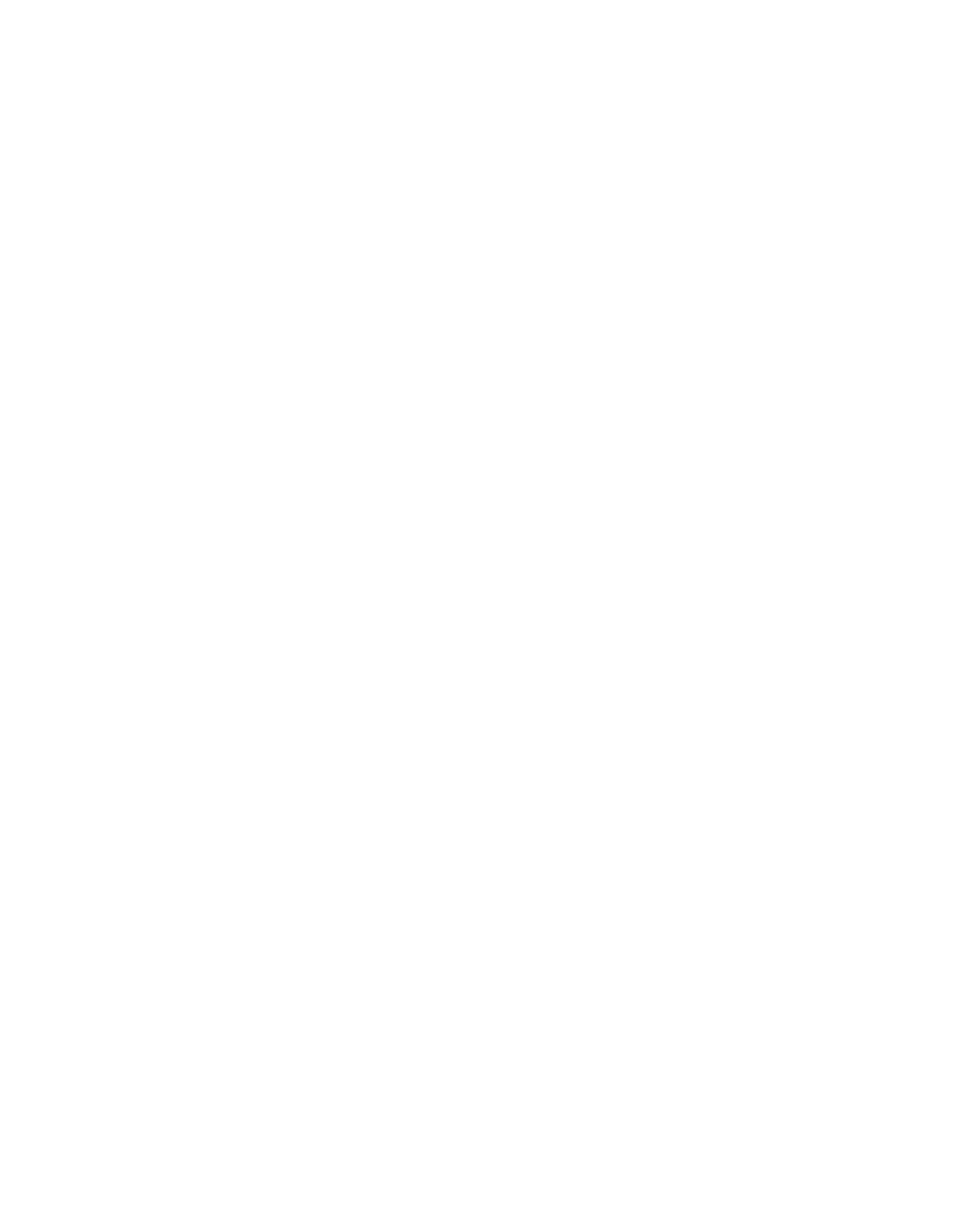A document written early in 2019 by the Congregation for Catholic Education opens by acknowledging an educational crisis in the area of affectivity and sexuality that stems from "an anthropology opposed to faith and to right reason."<sup>1</sup> It calls for: "well-structured educational programs that are coherent with the true nature of human persons (… and) a clear and convincing anthropology that gives a meaningful foundation to sexuality and affectivity."<sup>2</sup>

Just a little over 50 years ago, the future Pope John Paul II wrote to the Jesuit Cardinal Henri de Lubac about the roots of this very crisis:

# **"The evil of our times consists in the first place in a kind of degradation, indeed in a pulverization, of the fundamental uniqueness of each human person. (…) To this disintegration (…) we must oppose, rather than sterile polemics, a kind of "recapitulation" of the inviolable mystery of the person."<sup>3</sup>**

Early in his pontificate, St. John Paul II offered what he termed an *adequate anthropology* through 129 talks given during Wednesday audiences that stretched from 1979-1984. These audiences were then published under the title *Man and Woman He Created Them*. Commonly referred to as St. John Paul II's *Theology of the Body*, these teachings offer a profound vision of the dignity, goodness and worth of the human person. Created in the image of God who is a communion of persons, each person will find fulfillment and happiness, in whatever state of life, through the sincere gift-of-self.

These standards, based on St. John Paul II's Theology of the Body teachings, provide a solid basis for incrementally transmitting (K-8) a vision of the human person according to God's loving design. In the area of expectations, it's important to understand that they do not address matters of sexuality through a "frontal approach". In fact, these are not standards for teaching sexuality as such. Instead, they go deeper, to the foundations of personal identity. It's a gamechanger for someone to be deeply convinced of their personal self-worth, dignity and purpose, knowing themself to be infinitely and unconditionally loved by God and called to live in a communion of persons in his image. This self-knowledge includes respecting and revering oneself, others and above all God. It affects the choices made by young people about how they will treat others and expect others to treat them, including in the area of sexuality. It's a unique, theological approach to Christian anthropology that lays out the pathway to a happy, deeply fulfilled life.

*<sup>1</sup>* Congregation for Catholic Education, *Male and Female He Created Them, Towards a Path of Dialogue on the Question of Gender Theory in Education*, n. 1, Feb.2, 2019.

*<sup>2</sup> Ibid,* n.30.

*<sup>3</sup>* Henri De Lubac, *At the Service of the Church* 172 (Anne Elizabeth Englund trans., 1993).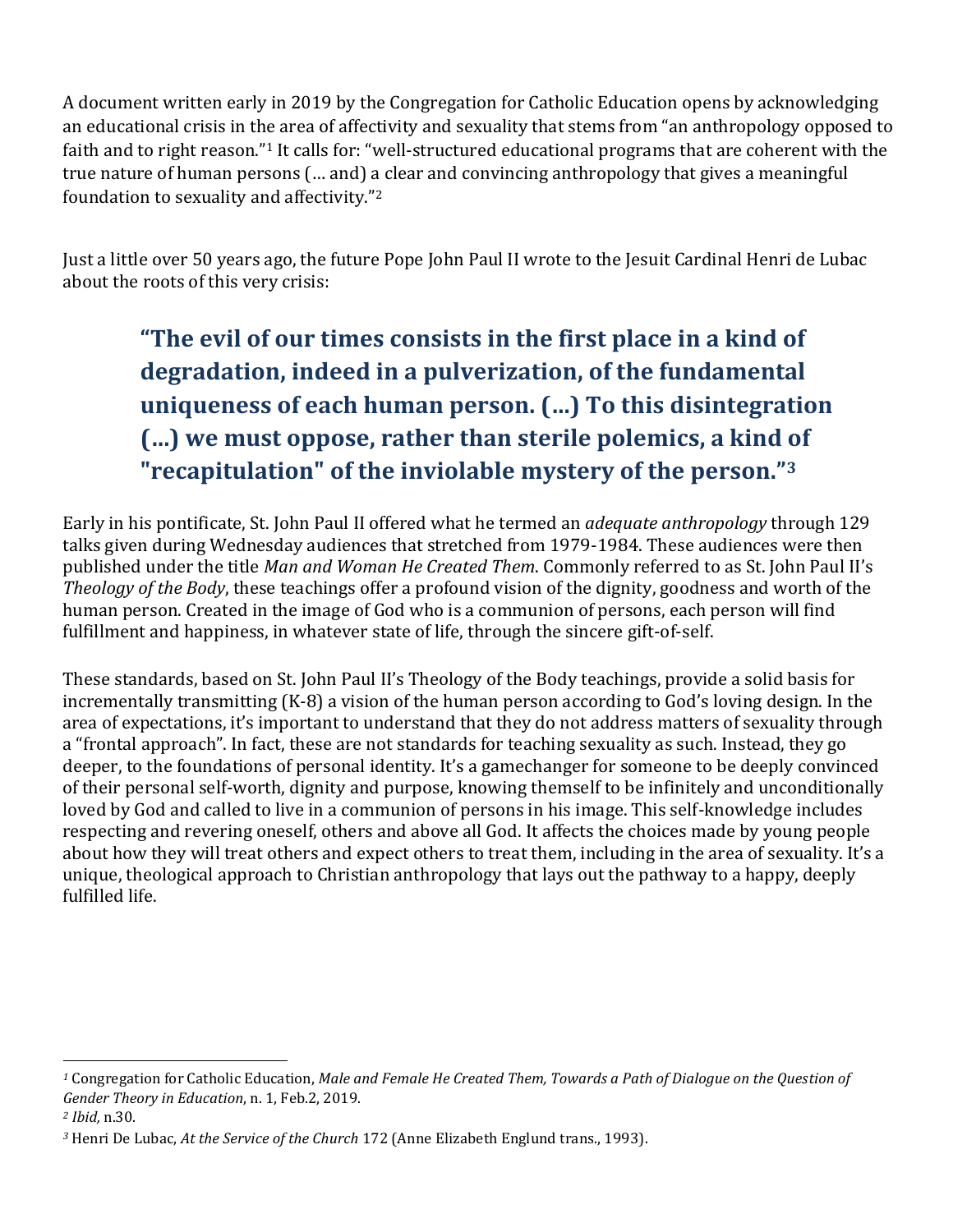# **INSTRUCTIONS FOR USE**

Standards in a Catholic school should reflect the mission of Catholic education, to make disciples of Christ for this world and the next. These particular standards help toward the fulfillment of that mission as they focus specifically on man's interaction with, and understanding of, God, his neighbor, and himself from a Christian perspective.

Standards are broad statements used to focus and guide curriculum. They are a foundation for an academic program from which educational objectives and learning targets are derived. They are the skeleton, so to speak, of a much broader project of educating the human person. It is through the creation of educational objectives, the choice of curricular materials and activities, and the deep and trusting relationship between all those involved in the education environment, that standards become animated and learning takes place.

Enclosed you will find *Standards for Christian Anthropology: Based on St. John Paul II's Theology of the Body Teachings.* The same content has been organized in two different ways: by grade and by theme. The set of 'standards by grade' were designed to align with the Ruah Woods **ROOTED: Theology of the Body Curriculum (K-8**) and are graduated by depth of knowledge. When using the *Standards* in conjunction with the ROOTED curriculum students and teachers will have a specific vertical focus ensuring continuity of learning through a systematic presentation.

Some schools and dioceses might choose to re-order the standards to better integrate with their existing religion program. For that reason, we have created a 'Standards by theme' template with grade levels indicated within the standard numbering. Moving standards up or down a grade level is quite acceptable based upon the needs of your student population and your curricular materials as long as a developmental alignment is maintained.

When closely reviewing the scope and sequence for grades 6-8, one will find that all the major themes identified in the K-5 program are again revisited at a deeper level. Two additional sub-themes of Vocation are also included: The Sacramentality of Marriage and Virginity for the Sake of the Kingdom. These are introduced in 8<sup>th</sup> grade. The 6<sup>th</sup> grade year has more standards than the other middle school grades to allow those schools interested in beginning a study of Christian Anthropology/Theology of the Body at the middle school level to do so without missing foundational concepts introduced in an earlier program.

When human persons know their great dignity and worth as sons and daughters of God, they are able to flourish in their Christian lives and experience profound happiness. We hope these standards will be a stepping stone for many young people to know who they are and live in accordance with their calling.

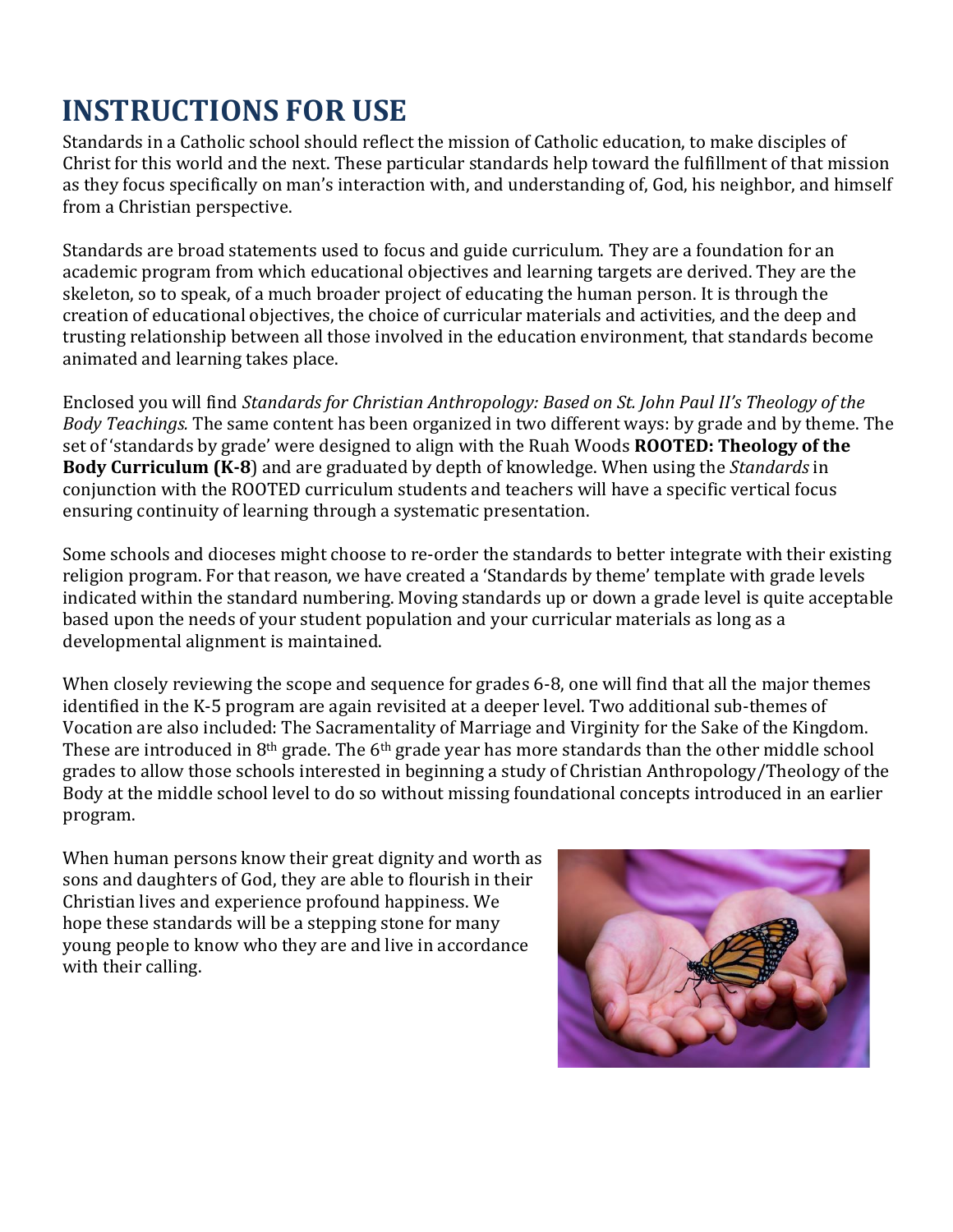# **STANDARDS FOR CHRISTIAN ANTHROPOLOGY**

**BASED ON ST. JOHN PAUL II'S THEOLOGY OF THE BODY TEACHINGS<sup>4</sup> , GRADES K-8**

**"***God created mankind in his image; in the image of God he created them; male and female he created them.***"** 

 **— Genesis 1:27**

#### **Key to Numbering of Standards Grade Level**

#### **Theme**

- 1 Creation is a Gift
- 2 Original Solitude
- 3 Original Unity
- 4 Original Nakedness
- 5 Communion of Persons
- 6 Gift-of-self
- 7 Body-Soul Unity
- 8 Body Reveals the Person
- 9 Historical Man Fall and Redemption
- 10 Purity of Heart/Virtue
- 11 Vocation
- 12 Eschatological Man Resurrection

**Number of Standard** (by Theme in each Grade Level)

**TOB** Theology of the Body Standard

**Example: K.1.1 TOB** Means Kindergarten, Creation is a Gift, First standard, Theology of the Body.

**NOTE:** Within these Standards the term "man" refers to both "male" and "female."References to Theology of the Body (TOB) and the Catechism of the Catholic Church (CCC) are in parentheses after each Standard.

## **Kindergarten**

- K.1.1 TOB Express that creation is a gift from God who is loving. (TOB 13:2-3; CCC 301, 356)
- K.2.1 TOB Discuss that it is unique to the human person to care for creation. (TOB 6:4; CCC 307, 373)
- K.2.2 TOB Recognize that the human person has a special relationship with God in comparison to animals. (TOB 5-6; CCC 356, 358, 380)

<sup>4</sup> John Paul II. Translated by Michael Waldstein. (2006) *Man and Woman He Created Them: A Theology of the Body*. Boston: Pauline Books and Media.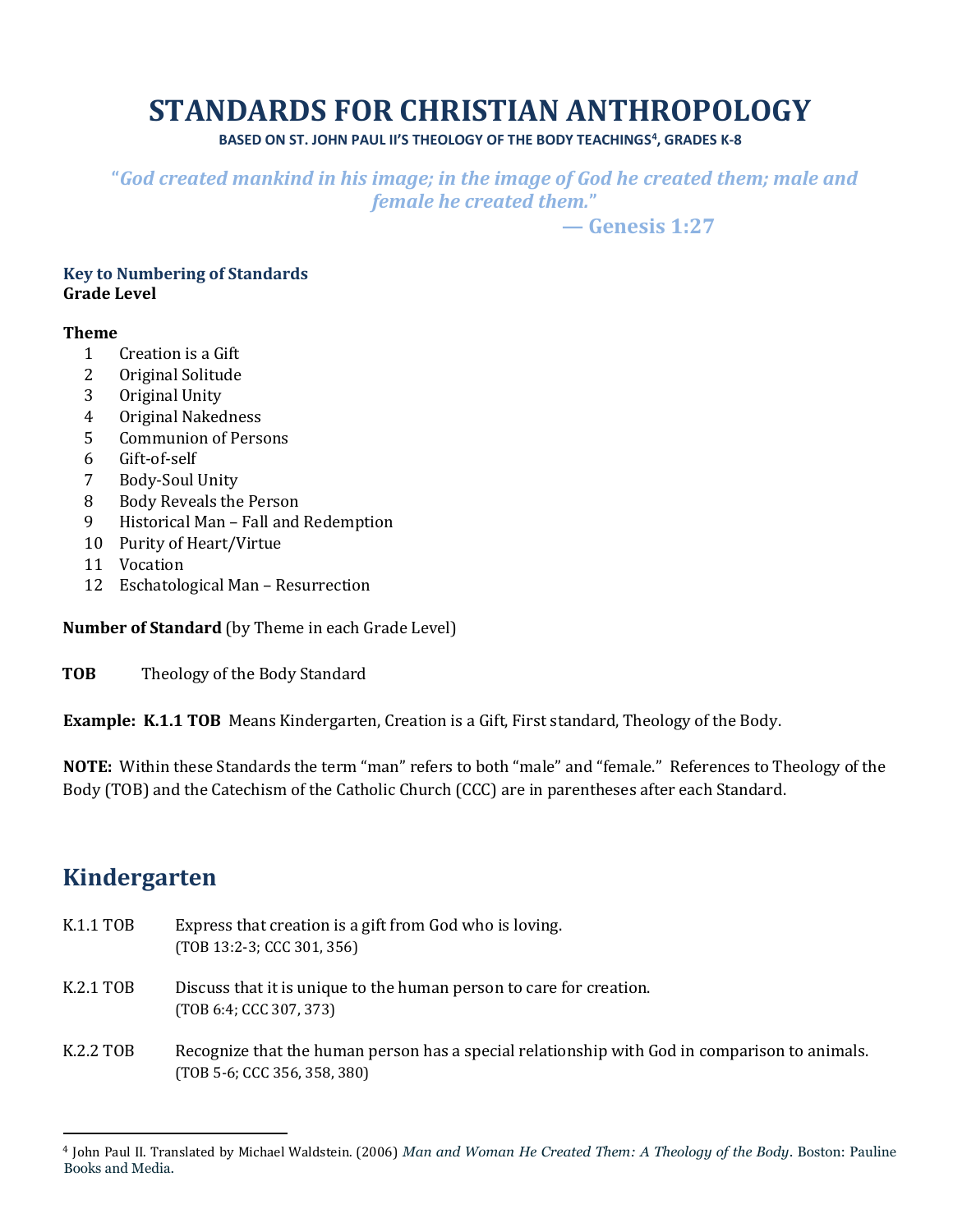- K.5.1 TOB Discuss how man images the communion of God; three persons in one God. (TOB 5-7, 9:2-9:3, 19:1; CCC 299, 343, 355-357)
- K.10.1 TOB Compare the special dignity of man's work to the activity of animals. (cf. TOB 5:4; CCC 307, 342-343,378)

# **First Grade**

| 1.1.1 TOB  | Express a sense of wonder for all of God's creation.<br>(TOB 2-3, 13:2; CCC 299)                                                |
|------------|---------------------------------------------------------------------------------------------------------------------------------|
| 1.1.2 TOB  | Recognize the goodness of creation.<br>(TOB 13:3; CCC 280, 339)                                                                 |
| 1.1.3 TOB  | Express that every person is a gift from God.<br>(TOB 13:2-4, 14:4, 15, 16:3-4, 17, 18:3-19:1, 19:3; CCC 356-358, 371-372)      |
| 1.7.1 TOB  | Recognize that human beings manifest their inner life through their body language.<br>(TOB 19:4-5; CCC 2521-2524)               |
| 1.10.1 TOB | Recognize that true freedom comes by choosing the good.<br>(TOB 13:3; CCC 1696, 1730, 1733)                                     |
| 1.11.1 TOB | Recognize that each person is unique and unrepeatable.<br>(TOB 20:5; CCC 357, 366)                                              |
| 1.11.2 TOB | Recognize that God calls us to make a gift of ourselves in love.<br>(TOB 46:6, 78:3; CCC 357, 1878, 2196, Gaudium et Spes 24:3) |

# **Second Grade**

| 2.1.1 TOB | Recognize that all creatures are a sign of God's gift in love.<br>(TOB 13:3; CCC 339, 342)                               |
|-----------|--------------------------------------------------------------------------------------------------------------------------|
| 2.2.1 TOB | Articulate how and why we are made for relationship with God (Communion).<br>(TOB 6:2; CCC 357-358, 374)                 |
| 2.3.1 TOB | Relate how we learn more about ourselves through our relationships with others.<br>(cf. TOB 9:4, 12:3)                   |
| 2.3.2 TOB | Discuss reasons why God made man male and female in Gen. 1:27 and Gen. 2:18-22a.<br>(cf. TOB 2-3; 13:2; CCC 371-372)     |
| 2.5.1 TOB | Discuss how we are created in the image and likeness of the Trinitarian God.<br>(TOB 9:2 - 9:3, 13:2, 19:1; CCC 355-357) |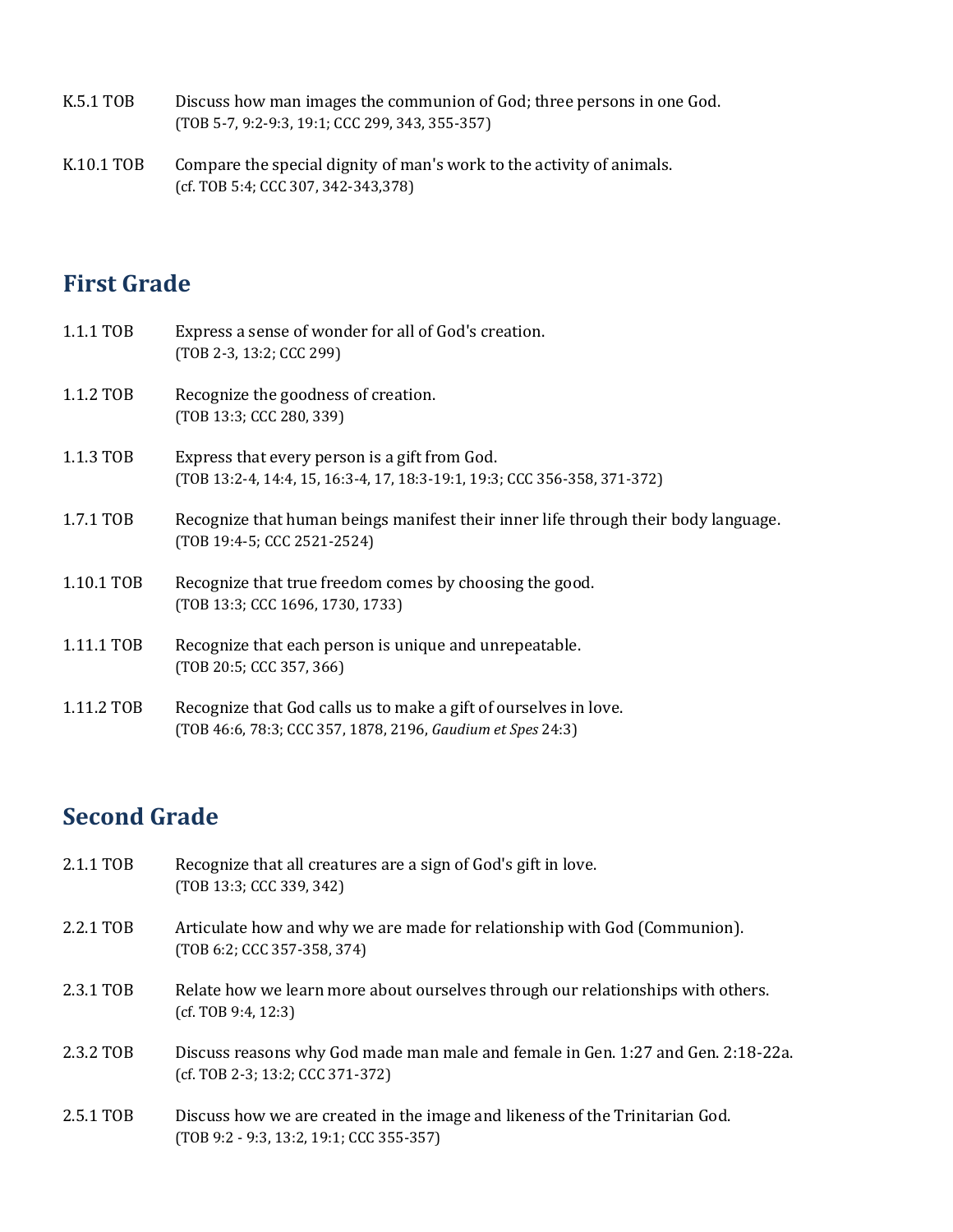| 2.6.1 TOB | Express that man is called to give himself through love as "Gift."<br>(TOB 15:1; CCC 357, 1878, 2196; Gaudium et Spes 24:3)                           |
|-----------|-------------------------------------------------------------------------------------------------------------------------------------------------------|
| 2.6.2 TOB | Discuss how Jesus is the model of what it means for a person to be a gift.<br>(TOB 90:5-6; CCC 519-520)                                               |
| 2.7.1 TOB | Discuss how the character of a person is embodied in their comportment.<br>(cf. 1Cor. 6:19-20, 1Thess. 4:4, TOB 57:1-3; CCC 2521-2524)                |
| 2.8.1 TOB | Analyze how the body reveals that each person is made for relationship with God, others, and the<br>world.<br>(TOB 12:1, 13:4; CCC 340, 344, 371-373) |

# **Third Grade**

| 3.2.1 TOB  | Give examples of man's unique relationship with God as set apart from the rest of creation: naming<br>the animals, cultivating the earth, and choosing between good and evil.<br>(TOB 5:4, 6; CCC 343, 356, 373, 378)                                  |
|------------|--------------------------------------------------------------------------------------------------------------------------------------------------------------------------------------------------------------------------------------------------------|
| 3.6.1 TOB  | Contrast how God can enable people to view the world and others as gifts with how some people<br>view the world and others as a threat, eliciting a response of selfishness and manipulation.<br>(cf. TOB 15:1, 46:6; CCC 2514, 2517-2519, 2524, 2531) |
| 3.8.1 TOB  | Relate how the body reveals the person.<br>(TOB 14:4; CCC 364-366, 371)                                                                                                                                                                                |
| 3.9.1 TOB  | Relate man's relationship with God in original solitude to the restoration of man's relationship<br>with God through baptism.<br>(cf. TOB 91:5, 92:2, 96:2-5; CCC 374, 1265, 1272-1273)                                                                |
| 3.10.1 TOB | Relate being connected to Jesus the True Vine (Jn 15:4-5) to manifesting the fruits of the Spirit (Gal<br>$5:22-23$ ).<br>(cf. TOB 51; CCC 736, 1831-1832, 2074)                                                                                       |
| 3.12.1 TOB | Recognize that in heaven there will be a profound unity and harmony between the soul and the<br>body.<br>(TOB 66:5-6; CCC 996-997)                                                                                                                     |

# **Fourth Grade**

- 4.3.1 TOB Interpret the significance of Genesis 2:18: "It is not good for man to be alone. I will make a helper fit for him." (TOB 9:2; CCC 371-372)
- 4.3.2 TOB Compare Adam's joy at the creation of Eve to his response to the creation of the animals. (TOB 10:1; CCC 371)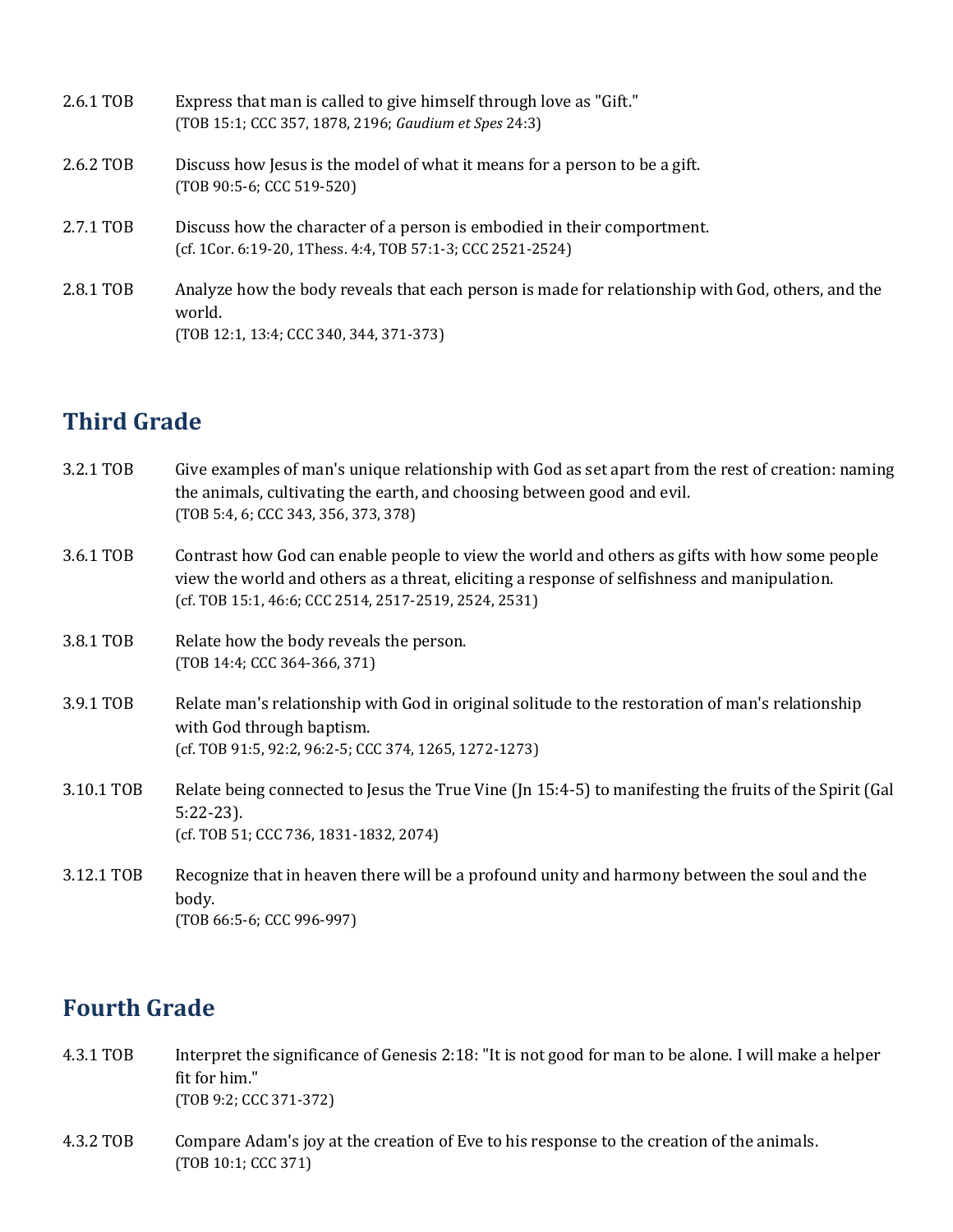| 4.5.1 TOB  | Extrapolate how man is created in God's image through the communion of persons.<br>(TOB 9:3, 14:6; CCC 355-357)                                                                      |
|------------|--------------------------------------------------------------------------------------------------------------------------------------------------------------------------------------|
| 4.7.1 TOB  | Connect how virtues (which have to do with man's inner life) are expressed through the body.<br>(TOB 51:5-6, 53:4, 54:2-55:7; CCC 2516, 2520-2524)                                   |
| 4.9.1 TOB  | Recognize that suffering is a result of the Fall and that suffering can make it difficult for us to see<br>the gifts of God.<br>(cf. TOB 26:4-5, 27:1-2; CCC 385, 400, 402, 404-405) |
| 4.9.2 TOB  | Relate how Christ nourishes communion through the gift of himself in the Eucharist.<br>(TOB 99:1; CCC 1391, 1392)                                                                    |
| 4.11.1 TOB | Demonstrate how through our work we make a gift of ourselves.<br>(cf. TOB 6:4, 7:2; CCC 2427-2428)                                                                                   |
| 4.11.2 TOB | Relate how work helps us fulfill a mission.<br>(cf. TOB 6:4, 7:2; CCC 373, 2427-2428)                                                                                                |
| 4.12.1 TOB | Discuss how at the Resurrection we will experience the most perfect communion with God and<br>others.<br>(TOB 68:1-4; CCC 1023-1025)                                                 |
| 4.12.2 TOB | Identify ways where God is, or was, present in their own life.<br>(cf. TOB 65:5; CCC 356-357, 22ff)                                                                                  |

# **Fifth Grade**

| Compare and contrast ancient myths of creation to Sacred Scripture and God's goodness in<br>creating.<br>$(cf. TOB 13:2-4; CCC 285, 287-301)$                        |
|----------------------------------------------------------------------------------------------------------------------------------------------------------------------|
| Explain how original nakedness refers to seeing the world and others as God sees; as Gift.<br>(TOB 13, 14:2; CCC 337, 339, 377, 2531)                                |
| Demonstrate that man comes to know himself through a gift-of-self.<br>(TOB 22:4; CCC 357; Gaudium et Spes 24:3)                                                      |
| Recognize that Jesus reveals the love of the Father.<br>(TOB 23:4, 67:5; CCC 606-607; 1823)                                                                          |
| Articulate how virtue is part of 'life according to the Spirit.'<br>(cf. Eph. 6:13-17) (cf. TOB 51:5-6; CCC 736, 1824, 1830, 1839-1841, 2514-2519)                   |
| Discuss how at the Resurrection we will see as God sees and our bodies will perfectly reveal his<br>love.<br>(TOB 68.1, 69:6; CCC 997, 1003, 1011, 1023, 1026, 1028) |
|                                                                                                                                                                      |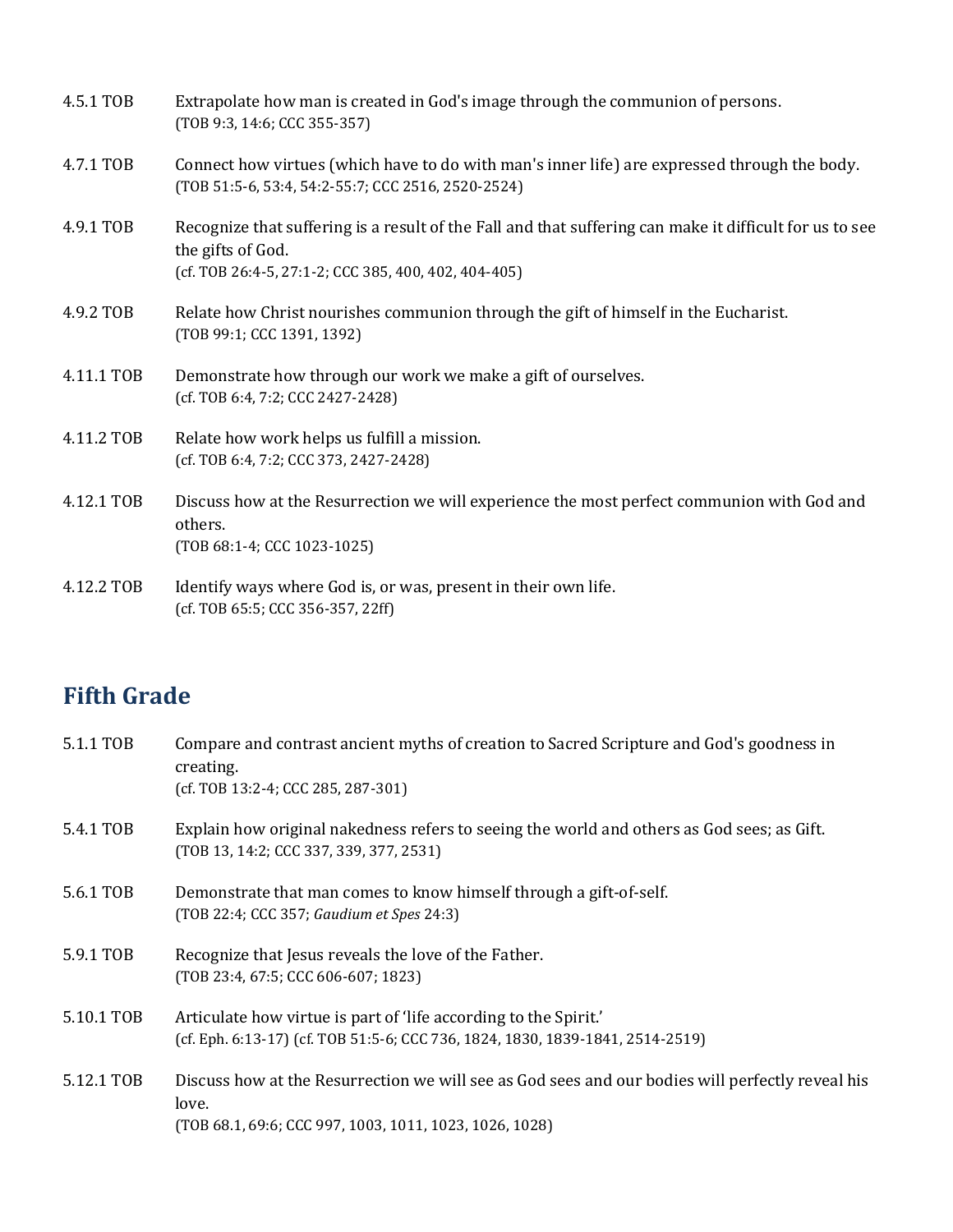# **Sixth Grade**

| 6.1.1 TOB | Exhibit wonder and awe at the generosity of God in the gifts of His abundant and beautiful<br>creation.<br>(TOB 2-3, 13:2; CCC 293-295, 341)                                                                                                 |
|-----------|----------------------------------------------------------------------------------------------------------------------------------------------------------------------------------------------------------------------------------------------|
| 6.1.2 TOB | Explain how creation is a good gift created from nothing.<br>(TOB 13:4; CCC 296-298)                                                                                                                                                         |
| 6.2.1 TOB | Define "original experience" as the most basic human experiences all humanity has in common:<br>original solitude, original unity, original nakedness.<br>(TOB 4:4, 11:1)                                                                    |
| 6.2.2 TOB | Explain how original solitude means the experience of man's being alone-with-God; his unique<br>relationship to God.<br>(TOB 6:2; CCC 374-375)                                                                                               |
| 6.2.3 TOB | Differentiate how man, as the pinnacle of creation, is both similar and dissimilar from God.<br>(TOB 6-7, 9:2-3; CCC 339-344, 355-358)                                                                                                       |
| 6.3.1 TOB | Define "original unity" as the experience of man's unity-in-difference; the unique relation between<br>male and female.<br>(TOB 9:1; CCC 369-373)                                                                                            |
| 6.3.2 TOB | Identify the two ways of being human, male and female.<br>(TOB 8:1, 10:1; CCC 369-372)                                                                                                                                                       |
| 6.3.3 TOB | Discuss why it is a good thing that God created man as male and female.<br>(TOB 9:3, 13:3, 14:1, 16:1-2; CCC 371-372)                                                                                                                        |
| 6.4.1 TOB | Define "original nakedness" as experiencing the true and clear vision of the person; as gift and in<br>God's image.<br>(TOB 13:1; CCC 337, 339, 377)                                                                                         |
| 6.4.2 TOB | Exhibit the virtue of reverence for God, his creation, and other people by treating them with<br>respect and honor, for God is all good and his creation is a good gift.<br>(TOB 14:4, 15:4, 119-120, 132:1; CCC 2096-2097, 2415-2418, 2479) |
| 6.5.1 TOB | Explain how man, in the image of the Trinity, learns about himself through a gift of himself.<br>(TOB 8:4, 9:1-3, 10:1, 15:1; CCC 355-357,1889; Gaudium et Spes 24:3)                                                                        |
| 6.6.1 TOB | Explain gift-of-self as thoughts, words or actions that place oneself at the service of others and<br>seek the true good of the other.<br>(cf. TOB 14:2; CCC 1609, 1667, 1889, 1914, 1926)                                                   |
| 6.7.1 TOB | Describe how the body-soul unity reveals man's special dignity.<br>(TOB 18:4, 19:3-5, 23:5, 56-57:3; CCC 2518, 2520-2524)                                                                                                                    |
| 6.8.1 TOB | Explain how the human body is a visible sign (a "sacrament") of God's invisible love.<br>(TOB 19:4; CCC 355-356, 364)                                                                                                                        |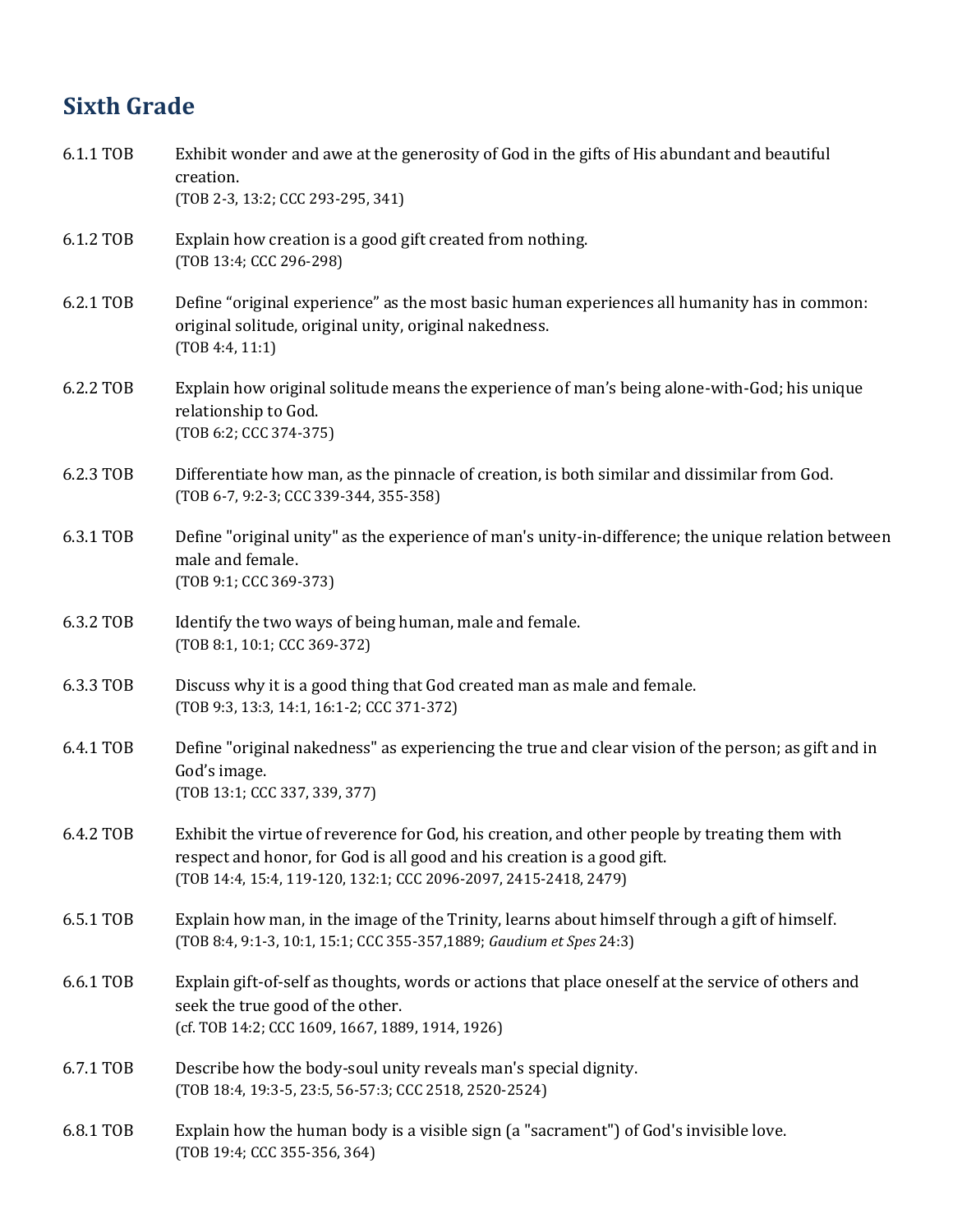6.8.2 TOB Describe how the human body is the "temple of the Holy Spirit" (1Cor 6:15) and why it is necessary to "glorify God in your body" (1Cor 6:20). (TOB 57:2; CCC 2516, 2519)

### **Seventh Grade**

| 7.1.1 TOB  | Explain that even after the Fall, creation remains a good gift and is not totally corrupted; it is able<br>to be redeemed.<br>(cf. TOB 32:3, 86; CCC 410-412, 422, 1045-1048)                                                                                                     |
|------------|-----------------------------------------------------------------------------------------------------------------------------------------------------------------------------------------------------------------------------------------------------------------------------------|
| 7.1.2 TOB  | Provide examples of rightly ordered desire, given by God, and disordered "desire."<br>(T0B 48:4; CCC 374-379, 400, 2514-2516, 2517-2520, 2528-2531, 2541, 2543-2544, 2546, 2548-2549,<br>2555, 2557)                                                                              |
| 7.5.1 TOB  | Propose how a "communion of persons" involves the loving gift-of-self (i.e. the Trinity, but also the<br>unity of the Church, the family and the unity of man and woman).<br>(cf. TOB 8:4, 9:1-3, 10:1, 15:1; CCC 813, 1644 - 1647, 2205)                                         |
| 7.6.1 TOB  | Evaluate actions for self-mastery and describe how actions of self-mastery free one to make a full<br>gift-of-self.<br>(TOB 15:1-4, 32:6; CCC 2339, 2340, 2343, 2346)                                                                                                             |
| 7.7.1 TOB  | Explain the body-soul unity in the human person from the standpoint of the "language of the<br>Body."<br>(T0B 9:4, 10:1, 14:6, 15, 16:1-2, 23:4-5, 123:4-5, 125: 1-2, 127:4; CCC 2518, 2521-2524)                                                                                 |
| 7.8.1 TOB  | Describe how the body, by its mere existence, communicates that the human person is a gift just by<br>the fact that it exists.<br>(TOB 14:4; CCC 357, 364)                                                                                                                        |
| 7.9.1 TOB  | Point out that as a result of original sin man experiences concupiscence and needs to bring<br>emotions and desires into harmony with what is truly good.<br>(TOB 26:5, 31:3, 31:6, 32:3, 33:1-2, 51:5-6, 54; CCC 397, 400, 405, 1707, 1865, 1949, 2514-2520, 2534-2535,<br>2549) |
| 7.10.1 TOB | Explain how Christ does not accuse but instead appeals to the human heart to be pure.<br>(TOB 45:5, 46:5-6, 49:7; CCC 2517-2519)                                                                                                                                                  |
| 7.10.2 TOB | Describe what 'life according to the Spirit' is and how following the law of God leads to true<br>freedom and happiness.<br>(T0B 15:1, 45:1, 51:5-6, 53:4-5, 54:2-4; CCC 30, 736, 1731, 1824, 1828-1832, 2514-2516, 2548)                                                         |
| 7.11.1 TOB | Evaluate how love, as a power, is a participation in the love of God himself: How it is total. How it<br>is faithful. How it is fruitful. How it is generous.<br>(TOB 127:1; CCC 2331, 2335, 2360, 2364-2369)                                                                     |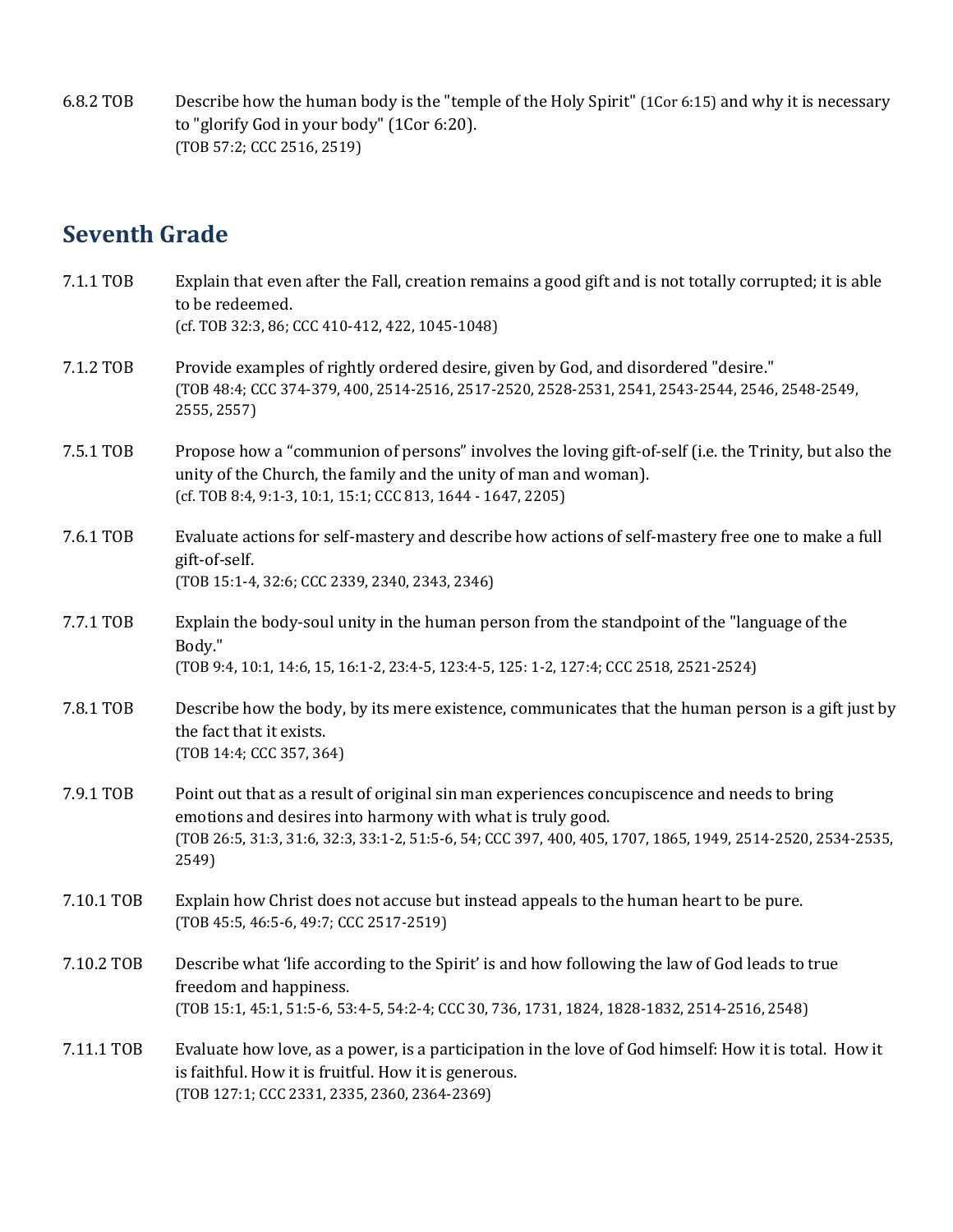# **Eighth Grade**

| 8.1.1 TOB  | Propose that creation should be received as a gift and not manipulated, dominated and controlled.<br>(cf. TOB 13:3-4, 59:3; CCC 358, 373)                                                                                                                     |
|------------|---------------------------------------------------------------------------------------------------------------------------------------------------------------------------------------------------------------------------------------------------------------|
| 8.5.1 TOB  | Compare how the loving communion of man and woman is like that of the Trinity, a communion of<br>persons who are love and who in giving and receiving are fruitful.<br>(TOB 9:1-3, 10:4, 14:6, 15:1; CCC 355-357)                                             |
| 8.6.1 TOB  | Give examples of how a person is pure in heart, that is, when he/she perceives and respects others<br>as a gift and seeks to make a gift of him/herself to others.<br>(TOB 50, 54, 57:3; CCC 2518, 2519)                                                      |
| 8.8.1 TOB  | Explain that living out the spousal meaning of the body can be through marriage or virginity for<br>the sake of the Kingdom.<br>(TOB 15:5, 81:6; CCC 915, 916, 922, 923, 926, 1640, 1646)                                                                     |
| 8.10.1 TOB | Evaluate the beatitude: "Blessed are the pure in heart, because they will see God."<br>(cf. Mt.5:8 and TOB 43:5; CCC 2518, 2519, 2530-2533)                                                                                                                   |
| 8.11.1 TOB | Describe the idea of a vocation and how it is the way one makes a total gift-of-self.<br>(TOB 78, 86; CCC 915-916, 929, 932, 1579, 1603, 1605, 1618-1620)                                                                                                     |
| 8.11.2 TOB | Compare and contrast the sacrament of marriage and celibacy for the sake of the kingdom.<br>(TOB 76:6, 78:4; CCC 915, 916, 1603, 1618-1620, 1621)                                                                                                             |
| 8.11.3 TOB | Explain how God invites, and does not force, when he calls someone to the vocation of married life,<br>consecrated life, or the priesthood, leaving the person free to respond.<br>(TOB 73:3-4, 76:4, 79:8; CCC 915, 1565, 1578, 1599, 1618, 1625-1628, 2233) |
| 8.11.4 TOB | Describe how responding to the call of the consecrated life is a radical imitation of the life of Christ<br>and is done to work for the kingdom of God on earth.<br>(TOB 75:1, 75:4, 76:3, 79:2, 79:9, 81:4; CCC 915-916, 929, 932, 1579, 1618)               |
| 8.11.5 TOB | Explain that when God calls two people to the vocation of marriage, he is inviting them into a<br>special sacrament of his love.<br>(Ephesians 5 and TOB 87-93; CCC 1601, 1604)                                                                               |
| 8.12.1 TOB | Explain what will happen to the body at the Resurrection.<br>(cf. TOB 64-72; CCC 997-1001)                                                                                                                                                                    |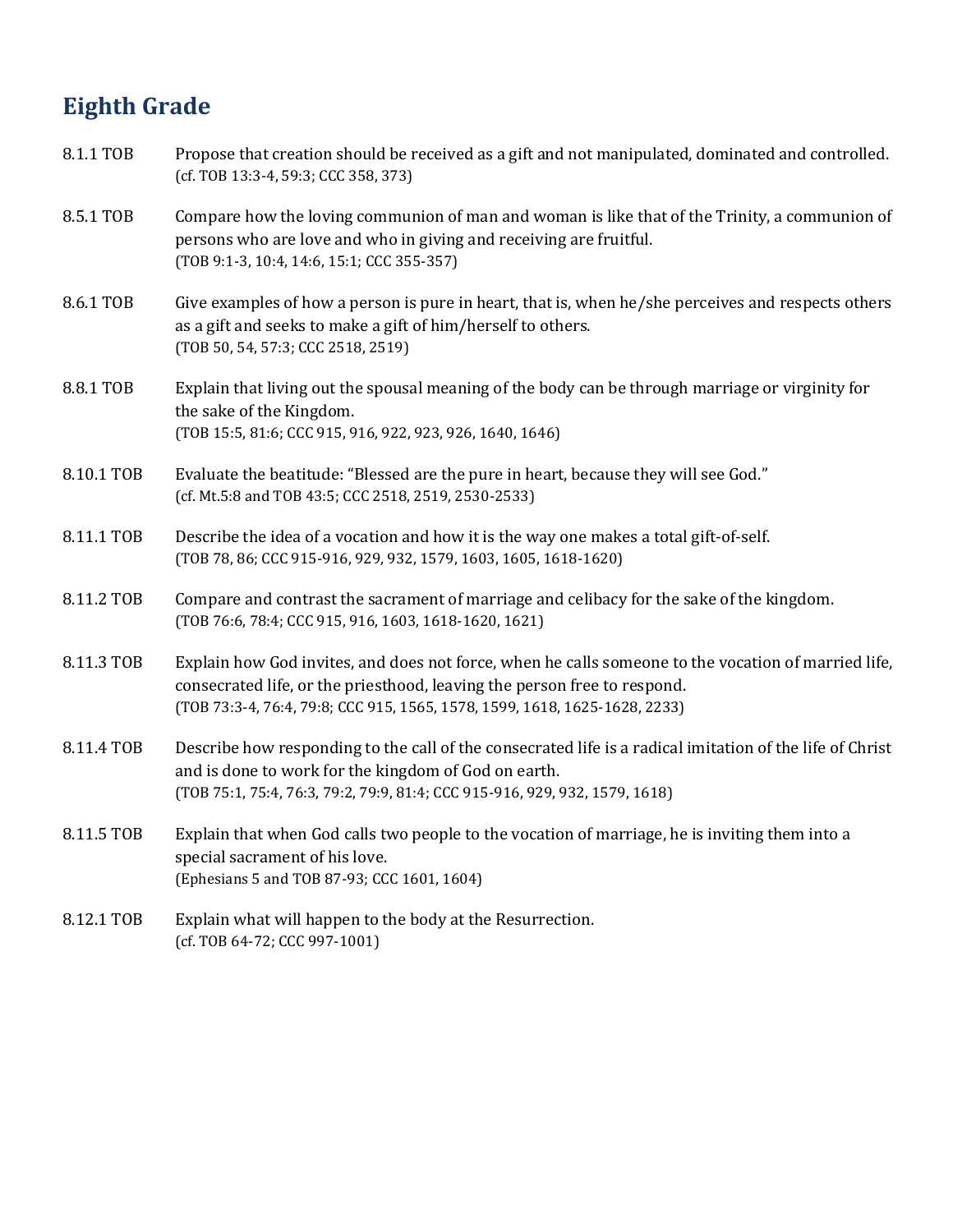# **STANDARDS FOR CHRISTIAN ANTHROPOLOGY**

**BASED ON ST. JOHN PAUL II'S THEOLOGY OF THE BODY TEACHINGS**

# **SCOPE AND SEQUENCE GRADES K-8**

| <b>THEMES</b>                                                | $\mathbf K$ | $\mathbf{1}$ | $\overline{2}$ | 3 | $\overline{\mathbf{4}}$ | 5 | 6 | 7 | 8 |
|--------------------------------------------------------------|-------------|--------------|----------------|---|-------------------------|---|---|---|---|
| 1 Creation is a Gift                                         |             |              |                |   |                         |   |   |   |   |
| <b>ORIGINAL EXPERIENCES</b>                                  |             |              |                |   |                         |   |   |   |   |
| 2 Original Solitude                                          |             |              |                |   |                         |   |   |   |   |
| <b>ORIGINAL EXPERIENCES</b>                                  |             |              |                |   |                         |   |   |   |   |
| 3 Original Unity                                             |             |              |                |   |                         |   |   |   |   |
| <b>ORIGINAL EXPERIENCES</b><br><b>4 Original Nakedness</b>   |             |              |                |   |                         |   |   |   |   |
| <b>5 Communion of Persons</b>                                |             |              |                |   |                         |   |   |   |   |
| 6 Gift-of-self                                               |             |              |                |   |                         |   |   |   |   |
| 7 Body-Soul Unity                                            |             |              |                |   |                         |   |   |   |   |
| <b>8 Body Reveals the Person</b>                             |             |              |                |   |                         |   |   |   |   |
| 9 Historical Man /<br><b>Fall and Redemption</b>             |             |              |                |   |                         |   |   |   |   |
| 10 Purity of Heart / Virtue                                  |             |              |                |   |                         |   |   |   |   |
| 11 Vocation                                                  |             |              |                |   |                         |   |   |   |   |
| 11 Vocation: Sacramentality<br>of Marriage                   |             |              |                |   |                         |   |   |   |   |
| 11 Vocation: Virginity for the<br><b>Sake of the Kingdom</b> |             |              |                |   |                         |   |   |   |   |
| 12 Eschatalogical Man /<br><b>Resurrection</b>               |             |              |                |   |                         |   |   |   |   |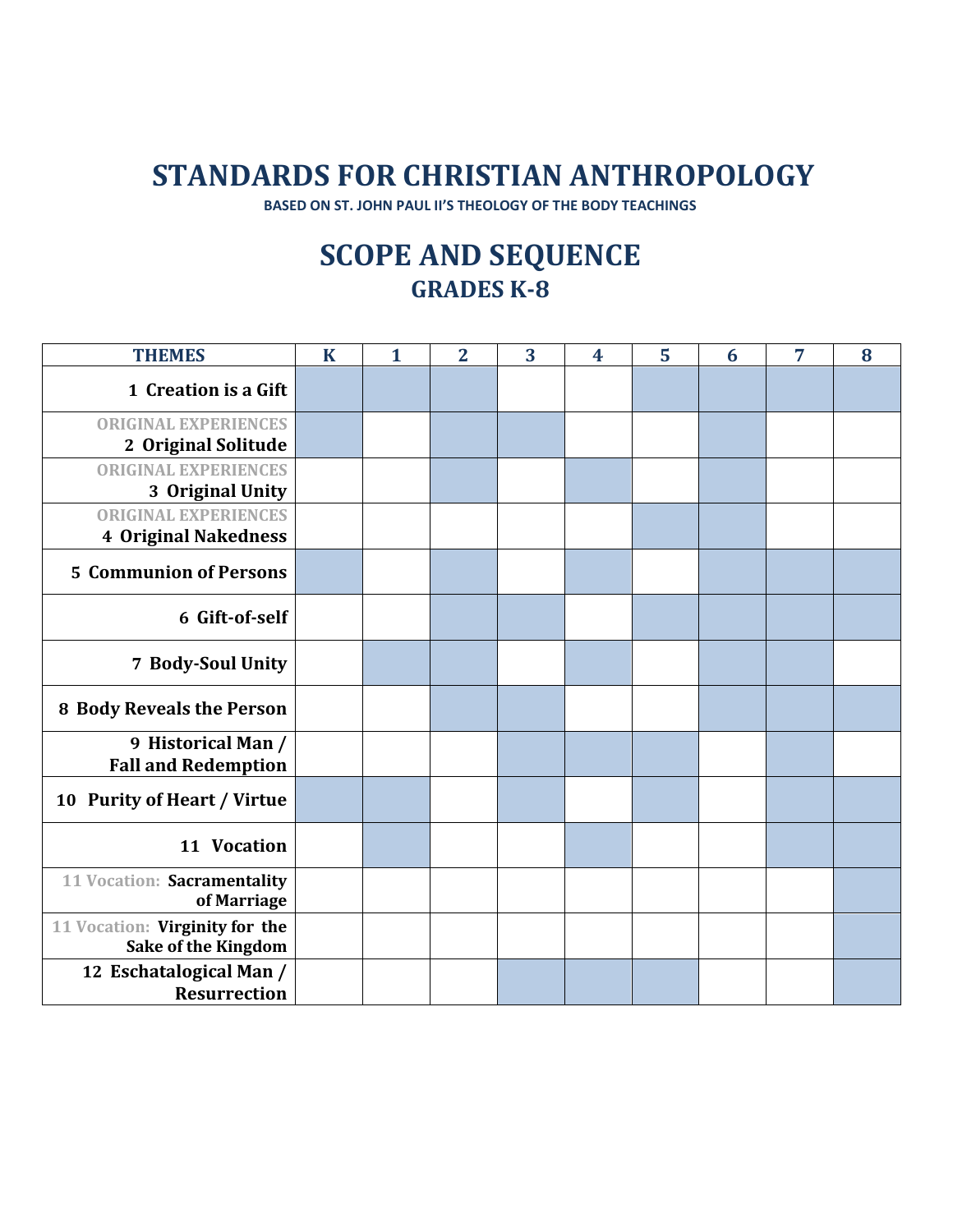# **STANDARDS FOR CHRISTIAN ANTHROPOLOGY BY THEME**

#### **BASED ON ST. JOHN PAUL II'S THEOLOGY OF THE BODY TEACHINGS**

**NOTE:** Within these Standards the term "man" refers to both "male" and "female."References to Theology of the Body (TOB) and the Catechism of the Catholic Church (CCC) are in parentheses after each Standard.

## **1. CREATION IS A GIFT**

| <b>K.1.1 TOB</b> | Express that creation is a gift from God who is loving.<br>(TOB 13:2-3; CCC 301, 356)                                                                                                                |
|------------------|------------------------------------------------------------------------------------------------------------------------------------------------------------------------------------------------------|
| 1.1.1 TOB        | Express a sense of wonder for all of God's creation.<br>(TOB 2-3, 13:2; CCC 299)                                                                                                                     |
| 1.1.2 TOB        | Recognize the goodness of creation.<br>(TOB 13:3; CCC 280, 339)                                                                                                                                      |
| 1.1.3 TOB        | Express that every person is a gift from God.<br>(TOB 13:2-4, 14:4, 15, 16:3-4, 17, 18:3-19:1, 19:3; CCC 356-358, 371-372)                                                                           |
| 2.1.1 TOB        | Recognize that all creatures are a sign of God's gift in love.<br>(TOB 13:3; CCC 339, 342)                                                                                                           |
| 5.1.1 TOB        | Compare and contrast ancient myths of creation to Sacred Scripture and God's goodness in<br>creating.<br>(cf. TOB 13:2-4; CCC 285, 287-301)                                                          |
| 6.1.1 TOB        | Exhibit wonder and awe at the generosity of God in the gifts of His abundant and beautiful<br>creation.<br>(TOB 2-3, 13:2; CCC 293-295, 341)                                                         |
| 6.1.2 TOB        | Explain how creation is a good gift created from nothing.<br>(TOB 13:4; CCC 296-298)                                                                                                                 |
| 7.1.1 TOB        | Explain that even after the Fall, creation remains a good gift and is not totally corrupted; it is able<br>to be redeemed.<br>(cf. TOB 32:3, 86; CCC 410-412, 422, 1045-1048)                        |
| 7.1.2 TOB        | Provide examples of rightly ordered desire, given by God, and disordered "desire."<br>(T0B 48:4; CCC 374-379, 400, 2514-2516, 2517-2520, 2528-2531, 2541, 2543-2544, 2546, 2548-2549,<br>2555, 2557) |
| 8.1.1 TOB        | Propose that creation should be received as a gift and not manipulated, dominated and controlled.<br>(cf. TOB 13:3-4, 59:3; CCC 358, 373)                                                            |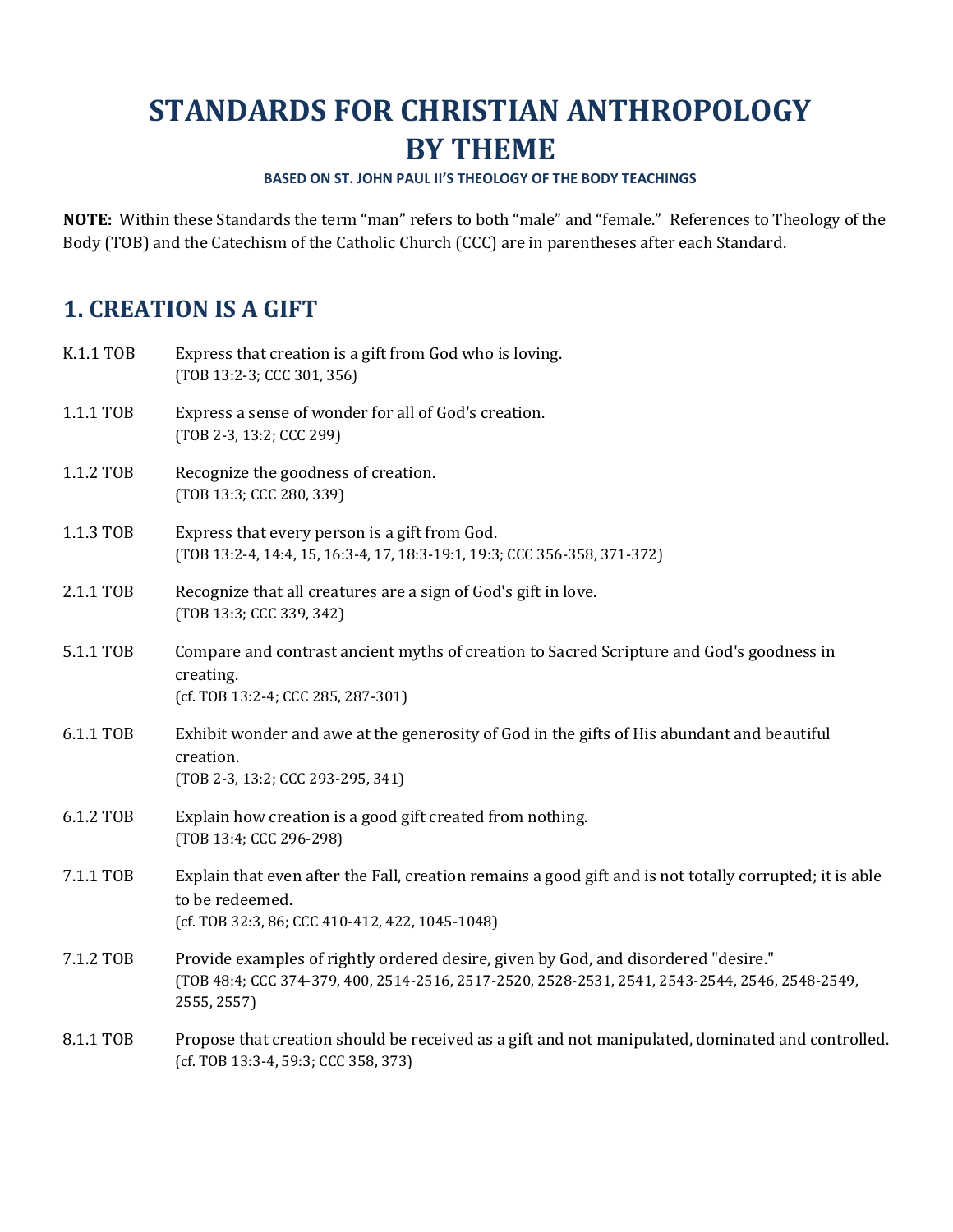# **2. ORIGINAL SOLITUDE**

| K.2.1 TOB | Discuss that it is unique to the human person to care for creation.<br>(TOB 6:4; CCC 307, 373)                                                                                                                        |
|-----------|-----------------------------------------------------------------------------------------------------------------------------------------------------------------------------------------------------------------------|
| K.2.2 TOB | Recognize that the human person has a special relationship with God in comparison to animals.<br>(TOB 5-6; CCC 356, 358, 380)                                                                                         |
| 2.2.1 TOB | Articulate how and why we are made for relationship with God (Communion).<br>(TOB 6:2; CCC 357-358, 374)                                                                                                              |
| 3.2.1 TOB | Give examples of man's unique relationship with God as set apart from the rest of creation: naming<br>the animals, cultivating the earth, and choosing between good and evil.<br>(TOB 5:4, 6; CCC 343, 356, 373, 378) |
| 6.2.1 TOB | Define "original experience" as the most basic human experiences all humanity has in common:<br>original solitude, original unity, original nakedness.<br>(TOB 4:4, 11:1)                                             |
| 6.2.2 TOB | Explain how original solitude means the experience of man's being alone-with-God; his unique<br>relationship to God.<br>(TOB 6:2; CCC 374-375)                                                                        |
| 6.2.3 TOB | Differentiate how man, as the pinnacle of creation, is both similar and dissimilar from God.<br>(TOB 6-7, 9:2-3; CCC 339-344, 355-358)                                                                                |

## **3. ORIGINAL UNITY**

| 2.3.1 TOB | Relate how we learn more about ourselves through our relationships with others.<br>(cf. TOB 9:4, 12:3)                                            |
|-----------|---------------------------------------------------------------------------------------------------------------------------------------------------|
| 2.3.2 TOB | Discuss reasons why God made man male and female in Gen. 1:27 and Gen. 2:18-22a.<br>(cf. TOB 2-3; 13:2; CCC 371-372)                              |
| 4.3.1 TOB | Interpret the significance of Genesis 2:18: "It is not good for man to be alone. I will make a helper<br>fit for him."<br>(TOB 9:2; CCC 371-372)  |
| 4.3.2 TOB | Compare Adam's joy at the creation of Eve to his response to the creation of the animals.<br>(TOB 10:1; CCC 371)                                  |
| 6.3.1 TOB | Define "original unity" as the experience of man's unity-in-difference; the unique relation between<br>male and female.<br>(TOB 9:1; CCC 369-373) |
| 6.3.2 TOB | Identify the two ways of being human, male and female.<br>(TOB 8:1, 10:1; CCC 369-372)                                                            |
| 6.3.3 TOB | Discuss why it is a good thing that God created man as male and female.                                                                           |

(TOB 9:3, 13:3, 14:1, 16:1-2; CCC 371-372)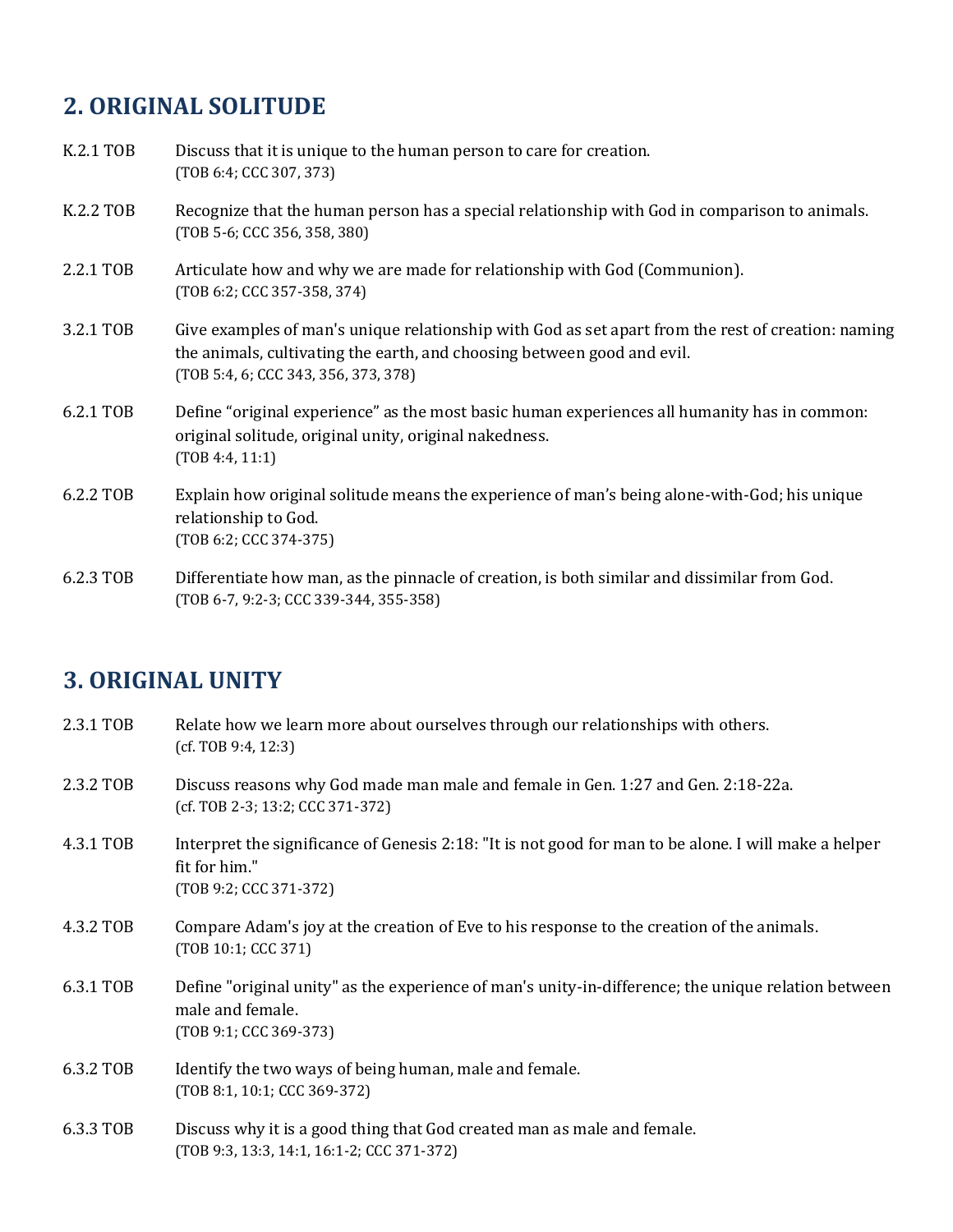### **4. ORIGINAL NAKEDNESS**

- 5.4.1 TOB Explain how original nakedness refers to seeing the world and others as God sees; as Gift. (TOB 13, 14:2; CCC 337, 339, 377, 2531)
- 6.4.1 TOB Define "original nakedness" as experiencing the true and clear vision of the person; as gift and in God's image. (TOB 13:1; CCC 337, 339, 377)
- 6.4.2 TOB Exhibit the virtue of reverence for God, his creation, and other people by treating them with respect and honor, for God is all good and his creation is a good gift. (TOB 14:4, 15:4, 119-120, 132:1; CCC 2096-2097, 2415-2418, 2479)

## **5. COMMUNION OF PERSONS**

| K.5.1 TOB | Explain that the human person is made in the image and likeness of God who is one God in three<br>persons.<br>(TOB 5-7, 9:2-9:3, 19:1; CCC 299, 343, 355-357)                                                                           |
|-----------|-----------------------------------------------------------------------------------------------------------------------------------------------------------------------------------------------------------------------------------------|
| 2.5.1 TOB | Discuss how we are created in the image and likeness of the Trinitarian God.<br>(TOB 9:2 - 9:3, 13:2, 19:1; CCC 355-357)                                                                                                                |
| 4.5.1 TOB | Extrapolate how man is created in God's image through the communion of persons.<br>(TOB 9:3, 14:6; CCC 355-357)                                                                                                                         |
| 6.5.1 TOB | Explain how man, in the image of the Trinity, learns about himself through a gift of himself.<br>(TOB 8:4, 9:1-3, 10:1, 15:1; CCC 355-357,1889; Gaudium et Spes 24:3)                                                                   |
| 7.5.1 TOB | Propose how a "communion of persons" involves the loving gift-of-self (i.e. the Trinity, but also the<br>unity of the Church, the family and the unity of man and woman).<br>(cf. TOB 8:4, 9:1-3, 10:1, 15:1; CCC 813, 1644-1647, 2205) |
| 8.5.1 TOB | Compare how the loving communion of man and woman is like that of the Trinity, a communion of<br>persons who are love and who in giving and receiving are fruitful.<br>(TOB 9:1-3, 10:4, 14:6; 15:1; CCC 355-357)                       |

### **6. GIFT-OF-SELF**

- 2.6.1 TOB Express that man is called to give himself through love as "Gift." (TOB 15:1; CCC 357, 1878, 2196; *Gaudium et Spes* 24:3)
- 2.6.2 TOB Discuss how Jesus is the model of what it means for a person to be a gift. (TOB 90:5-6; CCC 519-520)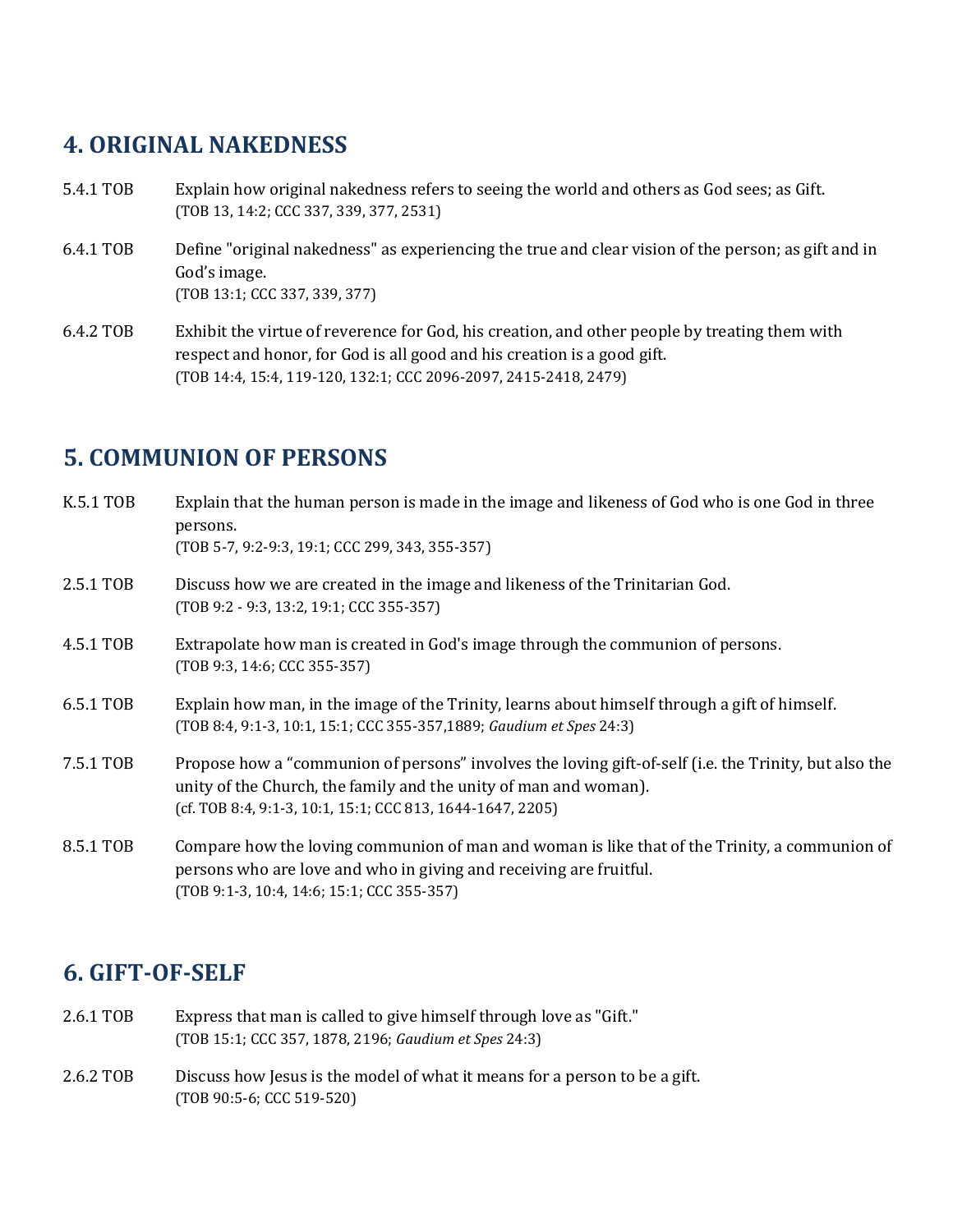| 3.6.1 TOB | Contrast how God can enable people to view the world and others as gifts with how some people<br>view the world and others as a threat, eliciting a response of selfishness and manipulation.<br>(cf. TOB 15:1, 46:6; CCC 2514, 2517-2519, 2524, 2531) |
|-----------|--------------------------------------------------------------------------------------------------------------------------------------------------------------------------------------------------------------------------------------------------------|
| 5.6.1 TOB | Demonstrate that man comes to know himself through a gift-of-self.<br>(TOB 22:4; CCC 357; Gaudium et Spes 24:3)                                                                                                                                        |
| 6.6.1 TOB | Explain gift-of-self as thoughts, words or actions that place oneself at the service of others and<br>seek the true good of the other.<br>(cf. TOB 14:2; CCC 1609, 1667, 1889, 1914, 1926)                                                             |
| 7.6.1 TOB | Evaluate actions for self-mastery and describe how actions of self-mastery free one to make a full<br>gift-of-self.<br>(TOB 15:1-4, 32:6; CCC 2339, 2340, 2342, 2346)                                                                                  |
| 8.6.1 TOB | Give examples of how a person is pure in heart, that is, when he/she perceives and respects others<br>as a gift and seeks to make a gift of him/herself to others.<br>(TOB 50, 54, 57:3; CCC 2518, 2519)                                               |

### **7. BODY-SOUL UNITY**

| 1.7.1 TOB | Recognize that human beings manifest their inner life through their body language. |
|-----------|------------------------------------------------------------------------------------|
|           | $(TOB 19:4-5; CCC 2521 - 2524)$                                                    |

- 2.7.1 TOB Discuss how the character of a person is embodied in their comportment. (cf. 1Cor. 6:19-20, 1Thess. 4:4, TOB 57:1-3; CCC 2521-2524)
- 4.7.1 TOB Connect how virtues (which have to do with man's inner life) are expressed through the body. (TOB 51:5-6, 53:4, 54:2-55:7; CCC 2516, 2520-2524)
- 6.7.1 TOB Describe how the body-soul unity reveals man's special dignity. (TOB 18:4, 19:3-5, 23:5, 56-57:3; CCC 2518, 2520-2524)
- 7.7.1 TOB Explain the body-soul unity in the human person from the standpoint of the "language of the Body." (TOB 9:4, 10:1, 14:6, 15, 16:1-2, 23:4-5, 123:4-5, 125: 1-2, 127:4; CCC 2518, 2521-2524)

### **8. BODY REVEALS THE PERSON**

2.8.1 TOB Analyze how the body reveals that each person is made for relationship with God, others, and the world. (TOB 12:1, 13:4; CCC 340, 344, 371-373) 3.8.1 TOB Relate how the body reveals the person. (TOB 14:4; CCC 364-366, 371) 6.8.1 TOB Explain how the human body is a visible sign (a "sacrament") of God's invisible love. (TOB 19:4; CCC 355-356, 364)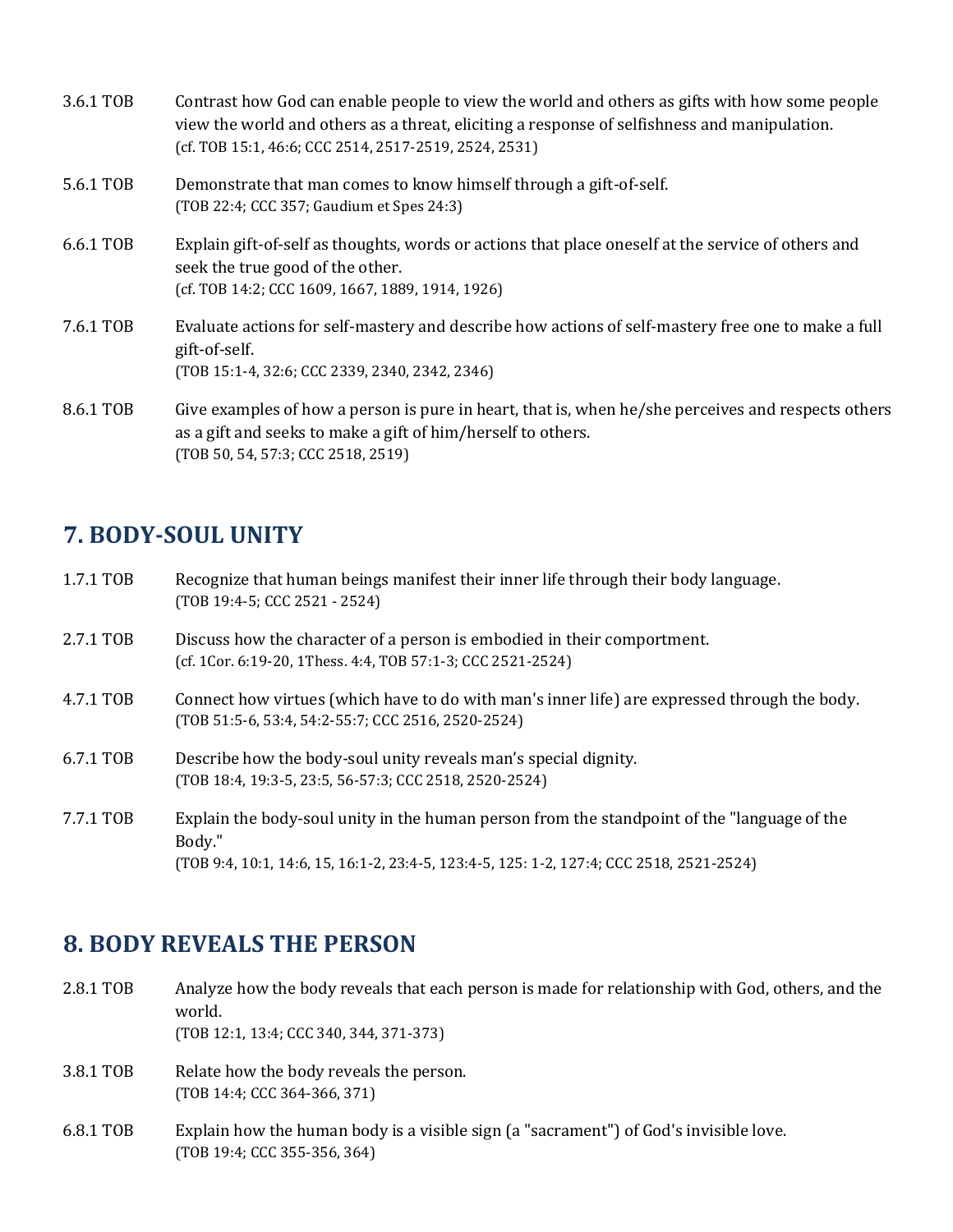| 6.8.2 TOB | Describe how the human body is the "temple of the Holy Spirit" (1Cor 6:15) and why it is<br>necessary to "glorify God in your body" (1Cor 6:20).<br>(TOB 57.2; CCC 2516, 2519) |
|-----------|--------------------------------------------------------------------------------------------------------------------------------------------------------------------------------|
| 7.8.1 TOB | Describe how the body, by its mere existence, communicates that the human person is a gift just by<br>the fact that it exists.<br>(TOB 14:4; CCC 357, 364)                     |
| 8.8.1 TOB | Explain that living out the spousal meaning of the body can be through marriage or virginity for<br>the sake of the Kingdom.                                                   |

#### (TOB 15:5, 81:6; CCC 915, 916, 922, 923, 926, 1640, 1646)

#### **9. HISTORICAL MAN/FALL AND REDEMPTION**

- 3.9.1 TOB Relate man's relationship with God in original solitude to the restoration of man's relationship with God through baptism. (cf. TOB 91:5, 92:2, 96:2-5; CCC 374, 1265, 1272-1273)
- 4.9.1 TOB Recognize that suffering is a result of the Fall and that suffering can make it difficult for us to see the gifts of God. (cf. TOB 26:4-5, 27:1-2; CCC 385, 400, 402, 404-405)
- 4.9.2 TOB Relate how Christ nourishes communion through the gift of himself in the Eucharist. (TOB 99:1; CCC 1391, 1392)
- 5.9.1 TOB Recognize that Jesus reveals the love of the Father. (TOB 23:4, 67:5; CCC 606-607; 1823)
- 7.9.1 TOB Point out that as a result of original sin man experiences concupiscence and needs to bring emotions and desires into harmony with what is truly good. (TOB 26:5, 31:3, 31:6, 32:3, 33:1-2, 51:5-6, 54; CCC 397, 400, 405, 1707, 1865, 1949, 2514-2520, 2534-2535, 2549)

### **10. PURITY OF HEART/VIRTUE**

- K.10.1 TOB Compare the special dignity of man's work to the activity of animals. (cf. TOB 5:4; CCC 307, 342-343,378)
- 1.10.1 TOB Recognize that true freedom comes by choosing the good. (TOB 13:3; CCC 1696, 1730, 1733)
- 3.10.1 TOB Relate being connected to Jesus the True Vine (Jn 15:4-5) to manifesting the fruits of the Spirit (Gal 5:22-23). (cf. TOB 51; CCC 736, 1831-1832, 2074)
- 4.10.1 TOB Discuss how the body expresses virtue. (cf. TOB 57:1-3; CCC 1803-1804)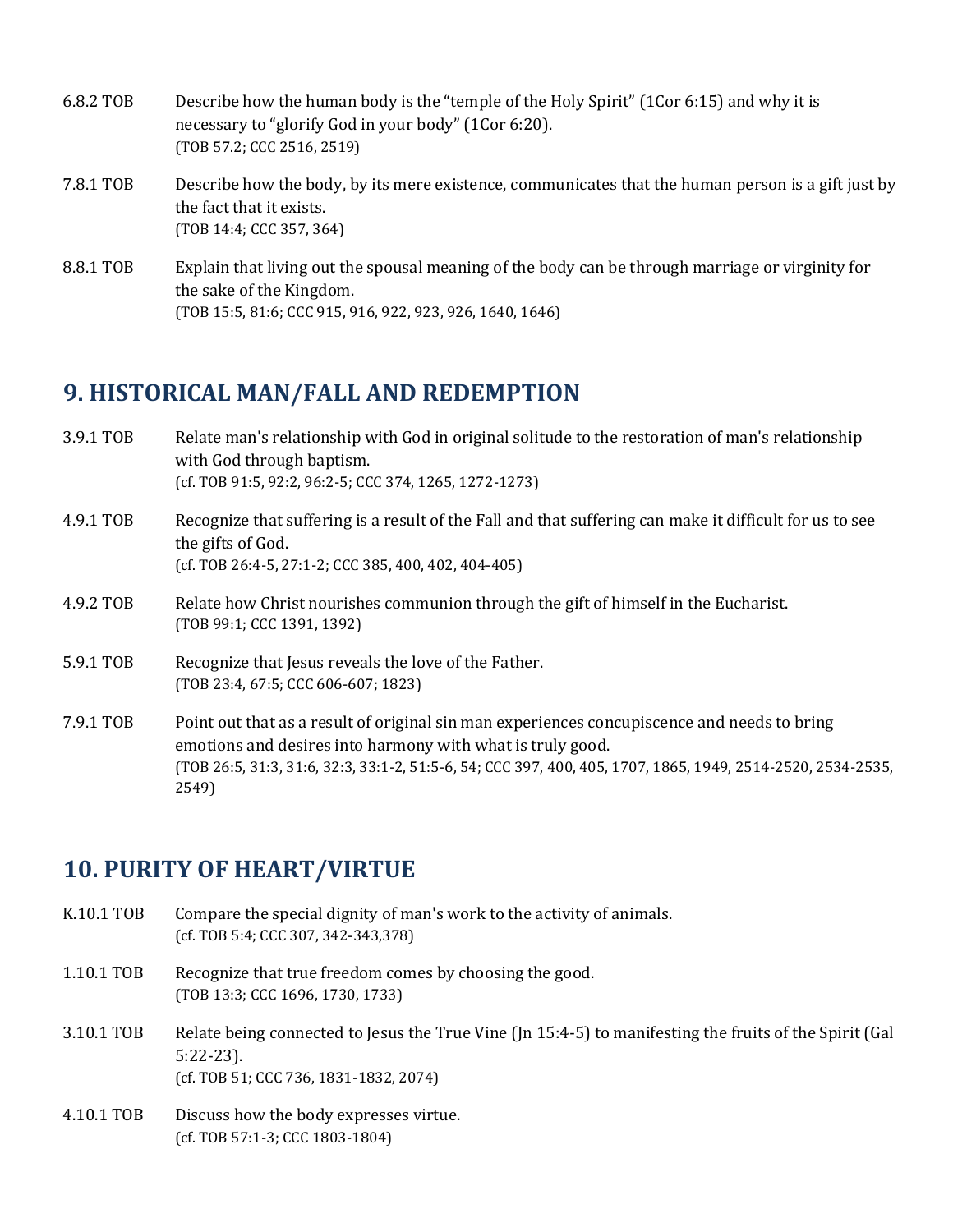| 5.10.1 TOB | Articulate how virtue is part of 'life according to the Spirit' (cf. Eph. 6:13-17).<br>(cf. TOB 51:5-6; CCC 736, 1824, 1830, 1839-1841, 2514-2519)                                                                        |
|------------|---------------------------------------------------------------------------------------------------------------------------------------------------------------------------------------------------------------------------|
| 7.10.1 TOB | Explain how Christ does not accuse but instead appeals to the human heart to be pure.<br>(TOB 45:5, 46:5-6, 49:7; CCC 2517-2519)                                                                                          |
| 7.10.2 TOB | Describe what 'life according to the Spirit' is and how following the law of God leads to true<br>freedom and happiness.<br>(TOB 15:1, 45:1, 51:5-6, 53:4-5, 54:2-4; CCC 30, 736, 1731, 1824, 1828-1832, 2514-2516, 2548) |
| 8.10.1 TOB | Evaluate the beatitude: "Blessed are the pure in heart, because they will see God" (cf. Mt.5:8).<br>(TOB 43:5; CCC 2518, 2519, 2530-2533)                                                                                 |

### **11. VOCATION**

| 1.11.1 TOB | Recognize that each person is unique and unrepeatable.<br>(TOB 20:5; CCC 357, 366)                                                                                                                                                                            |
|------------|---------------------------------------------------------------------------------------------------------------------------------------------------------------------------------------------------------------------------------------------------------------|
| 1.11.2 TOB | Recognize that God calls us to make a gift of ourselves in love.<br>(TOB 46:6, 78:3; CCC 357, 1878, 2196, Gaudium et Spes 24:3)                                                                                                                               |
| 4.11.1 TOB | Demonstrate how through our work we make a gift of ourselves.<br>(cf. TOB 6:4, 7:2; CCC 2427-2428)                                                                                                                                                            |
| 4.11.2 TOB | Relate how work helps us fulfill a mission.<br>(cf. TOB 6:4, 7:2; CCC 373, 2427-2428)                                                                                                                                                                         |
| 7.11.1 TOB | Evaluate how love, as a power, is a participation in the love of God himself: How it is total. How it<br>is faithful. How it is fruitful. How it is generous.<br>(TOB 127:1; CCC 2331, 2335, 2360, 2364-2369)                                                 |
| 8.11.1 TOB | Describe the idea of a vocation and how it is the way one makes a total gift-of-self.<br>(TOB 78, 86; CCC 915-916, 929, 932, 1579, 1603, 1605, 1618-1620)                                                                                                     |
| 8.11.2 TOB | Compare and contrast the sacrament of marriage and celibacy for the sake of the kingdom.<br>(TOB 76:6, 78:4; CCC 915, 916, 1603, 1618-1620, 1621)                                                                                                             |
| 8.11.3 TOB | Explain how God invites, and does not force, when he calls someone to the vocation of married life,<br>consecrated life, or the priesthood, leaving the person free to respond.<br>(TOB 73:3-4; 76:4; 79:8; CCC 915, 1565, 1578, 1599, 1618, 1625-1628, 2233) |

### **VOCATION: VIRGINITY FOR THE SAKE OF THE KINGDOM**

8.11.4 TOB Describe how responding to the call of the consecrated life is a radical imitation of the life of Christ and is done to work for the kingdom of God on earth. (TOB 75:1, 75:4, 76:3, 79:2, 79:9, 81:4; CCC 915-916, 929, 932, 1579, 1618)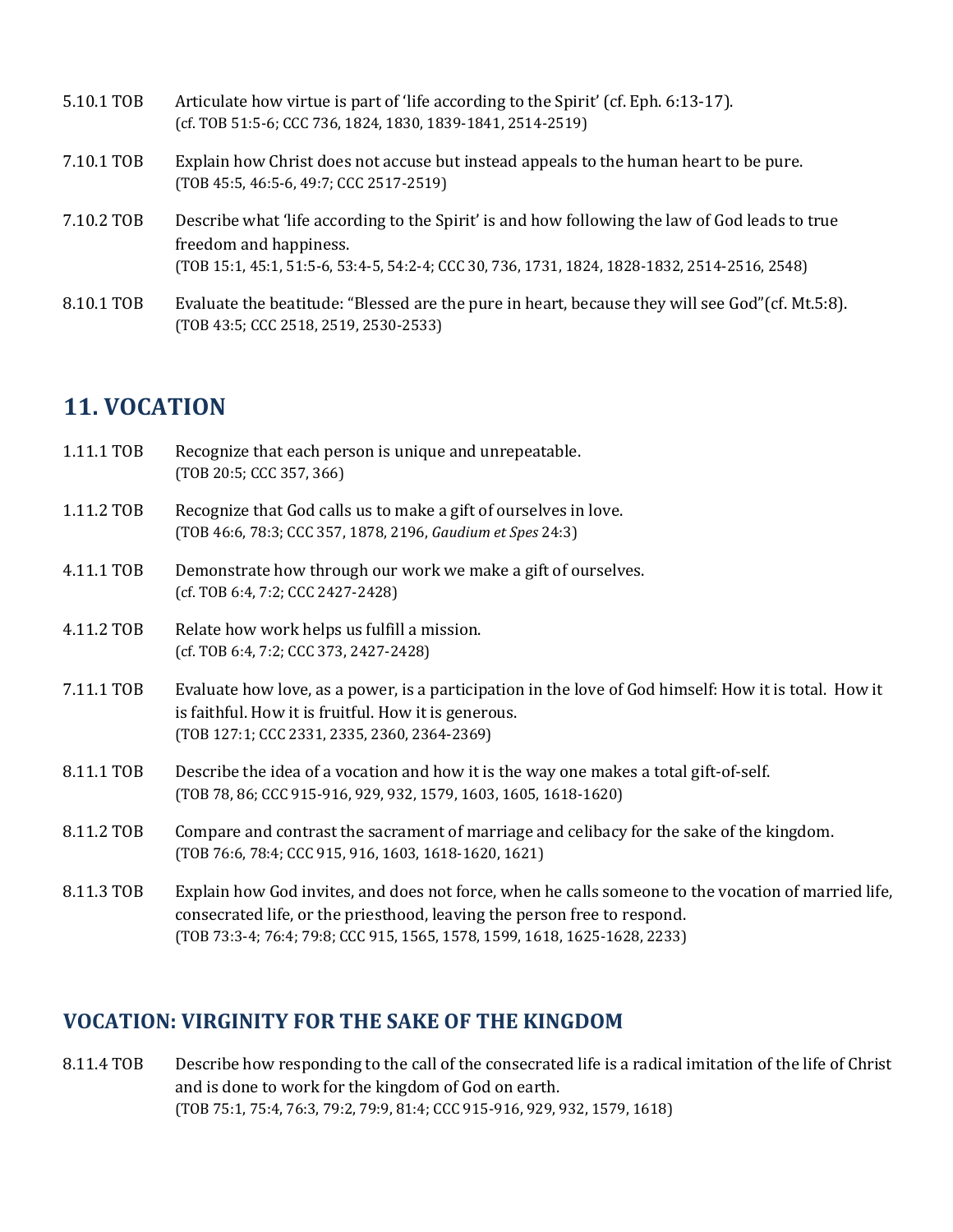#### **VOCATION: SACRAMENTALITY OF MARRIAGE**

8.11.5 TOB Explain that when God calls two people to the vocation of marriage, he is inviting them into a special sacrament of his love. (Ephesians 5 and TOB 87-93; CCC 1601, 1604)

# **12. ESCHATOLOGICAL MAN/RESURRECTION**

| 3.12.1 TOB | Recognize that in heaven there will be a profound unity and harmony between the soul and the<br>body.<br>(TOB 66:5-6; CCC 996-997)                                   |
|------------|----------------------------------------------------------------------------------------------------------------------------------------------------------------------|
| 4.12.1 TOB | Discuss how at the Resurrection we will experience the most perfect communion with God and<br>others.<br>(TOB 68:1-4; CCC 1023-1025)                                 |
| 4.12.2 TOB | Identify ways where God is, or was, present in their own life.<br>(cf. TOB 65:5; CCC 356-357, 22ff)                                                                  |
| 5.12.1 TOB | Discuss how at the Resurrection we will see as God sees and our bodies will perfectly reveal his<br>love.<br>(TOB 68.1, 69:6; CCC 997, 1003, 1011, 1023, 1026, 1028) |
| 8.12.1 TOB | Explain what will happen to the body at the Resurrection.<br>(cf. TOB 64-72; CCC 997-1001)                                                                           |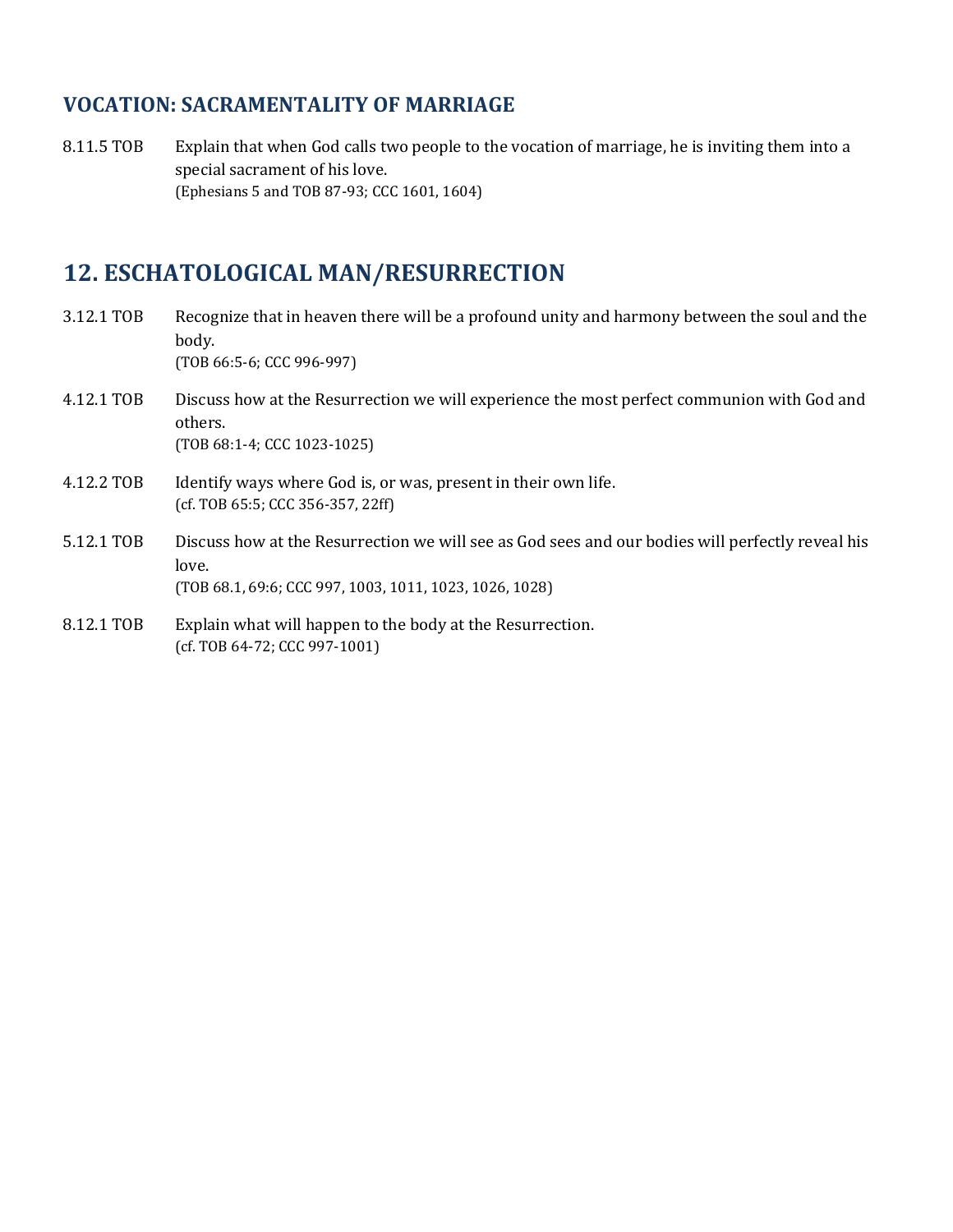# **Glossary**

**Body–Soul Unity** "The unity of soul and body is so profound that one has to consider the soul to be the 'form' of the body: i.e., it is because of its spiritual soul that the body made of matter becomes a living human body; spirit and matter, man, are not two natures united, but rather their union forms a single nature." CCC 365.

**Communion of Persons** a deep union/unity with another which exists through a sincere and mutual gift-ofself. More than a simple interaction with something or someone.

**Concupiscence** the inclination toward things that aren't good for us; it is a consequence of original sin and a permanent wound in our nature. It is not a sin in itself.

**Eschatological Man** the human person at the end of time in heaven, after Jesus returns for the final judgment and the dead receive their bodies back for eternal life in heaven or eternal condemnation in hell.

**Gift-of-Self** thoughts, words or actions that place oneself at the service of others and which seek the true good of the other.

**Historical Man** the human person in his fallen condition after original sin (everyone after Adam and Eve, except for Jesus Christ and Mary).

**Language of the Body** the way in which the body speaks without words. Even before you do something, your body already communicates that you are a gift (from, with, and for others) just by the fact that it exists.

**Man** the human person (adam – pronounced *a dom* in Hebrew) considered as a human being (both male and female). In the creation account of Genesis, the Bible distinguishes the first human being, 'man' (adam), as 'male' 'ish' (pronounced *eesh*) and 'female', 'isha' (pronounced *eesha*)

**Original Experiences** the most basic human experiences all humanity has in common: original solitude, original unity, original nakedness (See below).

**Original Man** a way of talking about the state of man before Original Sin.

**Original Nakedness** the experience of "seeing" the true and clear vision of the person; it is the experience of seeing the person as God sees them in the deepest truths of who they really are as unquestionable signs of the image of God in man.

**Original Solitude** the experience of man being alone with God. The fact that there is no other like him; Man is different from the animals, from plants and all created things. This difference is exhibited in his physical body, in his intellect (self-consciousness), in his will (self-determination).

**Original Unity** the experience of man's unity-in-difference; the unique relation between male and female. Men and women share the same nature and the same dignity as being made in the image and likeness of God; they are embodied souls, yet they are different in their physical bodies which together form a complete picture of what it means to be human.

**Purity of Heart** is the right ordering of desires which allows us to love what is truly good; to treat God, ourselves, and others with reverence. It is an attitude, an ability, a virtue that has its source in the heart and is expressed in action.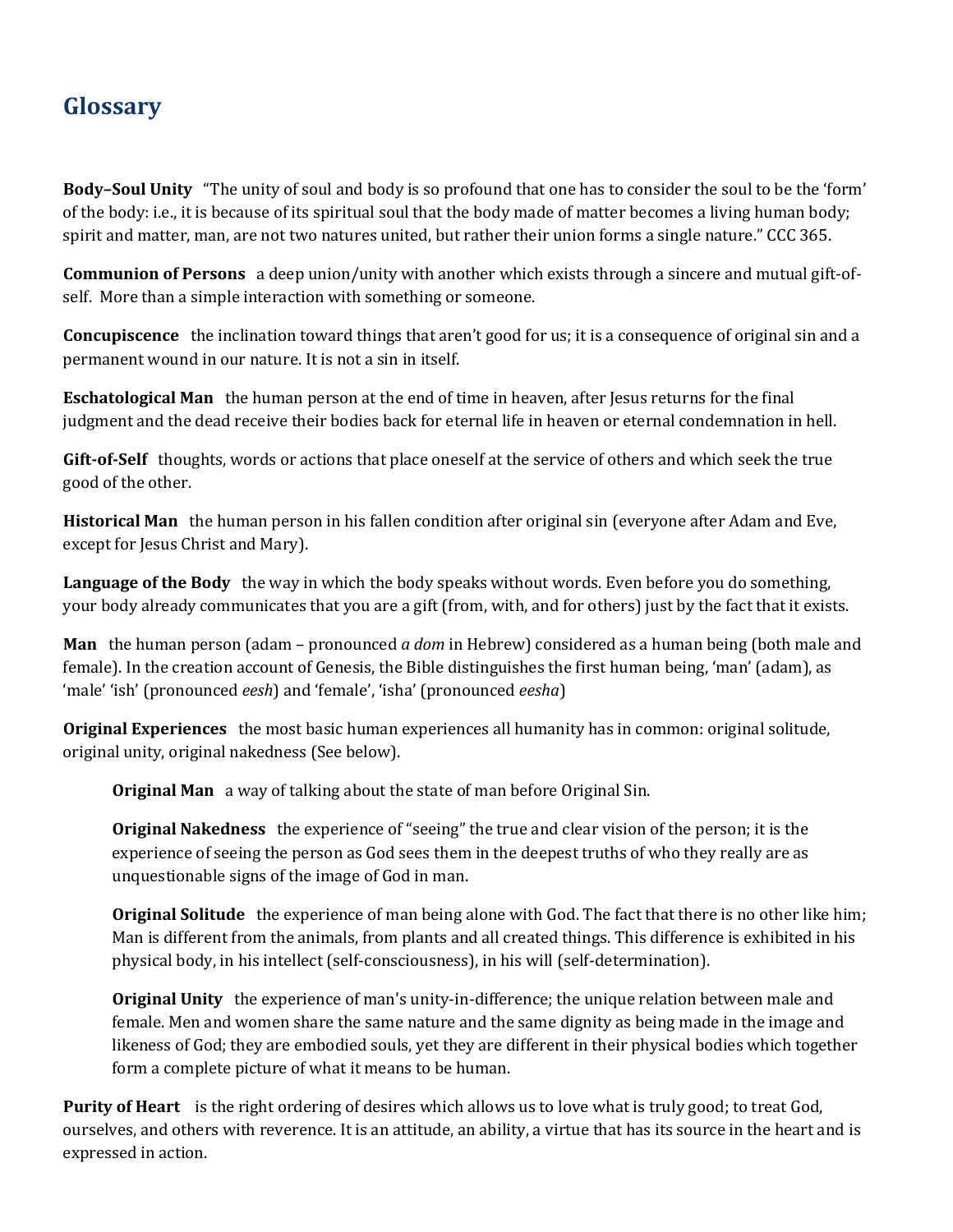**Spousal Meaning of the Body** the body expresses the fact that my life is a gift and that I am called to make a gift-of-self. This is the deepest meaning of my life and what is most basically true about being a human, male and female, created in the image of God.

**Threefold Concupiscence** John Paul II cites 1 John 2:16-17 in speaking of the threefold form of "the concupiscence of the flesh, the concupiscence of the eyes, and the pride of life" (TOB 26:1). These have to do with our disordered desires for pleasure, possessions, and power.

**Virginity for the Sake of the Kingdom/Celibacy for the Sake of the Kingdom** interchangeable terms used in John Paul IIs Theology of the Body for choosing to reserve one's sexual powers in imitation of Christ and as a sign of the future kingdom so as to be totally at the service of whatever mission God calls them to on earth. This way of life involves renunciation and sacrifice for higher goods and the exclusive gift-of-self for the kingdom of God in heaven.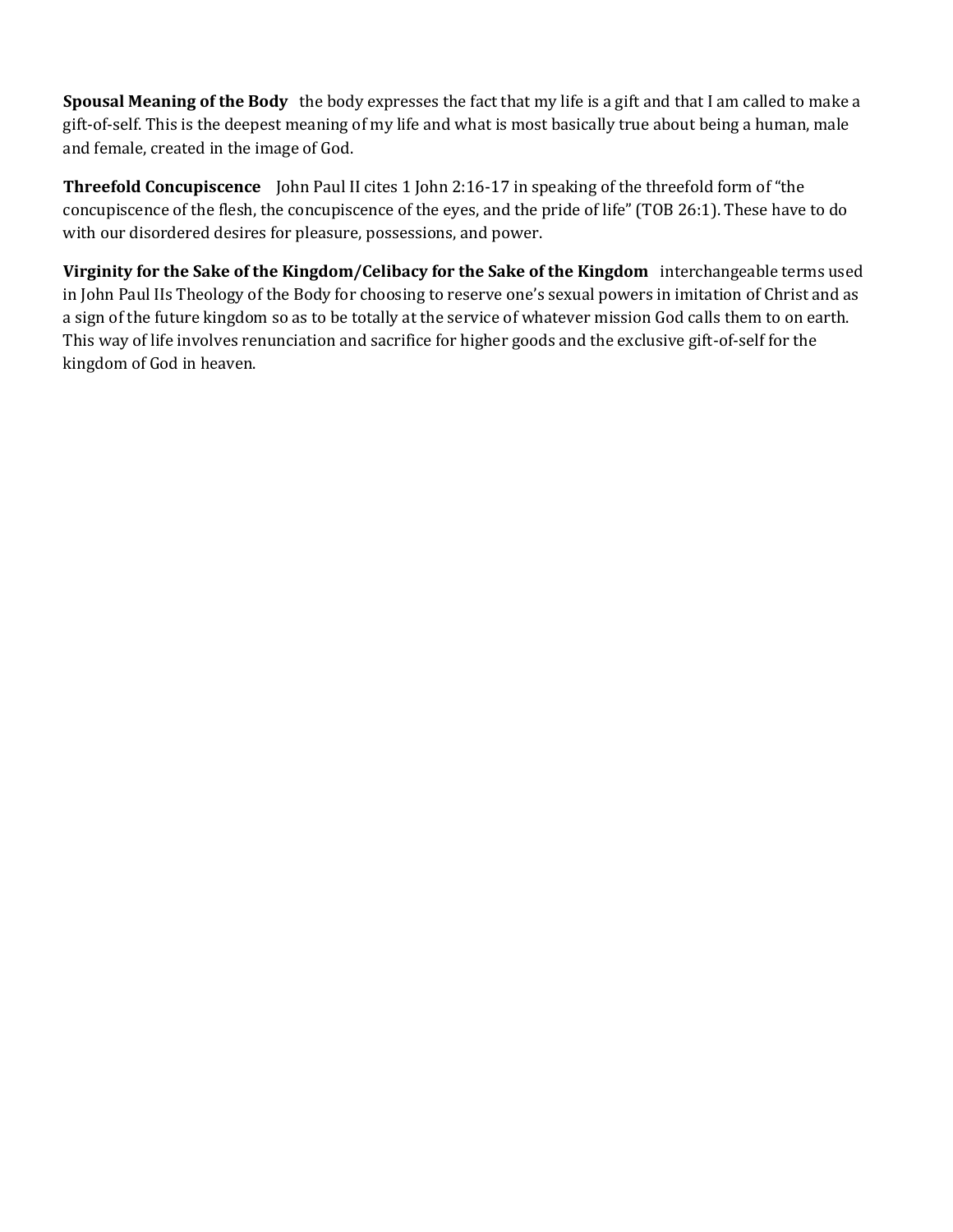## **About the Authors**

**Denise L. Donohue** Ed.D. has worked in Catholic education since 1994. She is currently the Deputy Director for the K-12 Education Programs and Director of The Catholic Education Honor Roll at The Cardinal Newman Society. Denise holds a BA in psychology with a minor in management from the University of West Florida, a Masters of Catholic School Leadership (MCSL) from the University of Dallas, and an Ed.D. from Nova Southeastern in Educational Leadership with a minor in Curriculum Development. She is a certified catechist and holds a school administrator's license from the State of Florida. She has worked at all levels of Catholic education including the collegiate level. Her highlighted professional accomplishments include co-authorship of The Catholic Curriculum Standards and the Principles of Catholic Identity in Education. She has written and published numerous articles for online magazines and journals. She has been married to her husband, Tim, since 1982, has 6 children and 2 grandchildren.



**Joan Kingsland** SThD, has been a member of the Society of Apostolic Life, the Consecrated Women of Regnum Christi since 1993. She earned licentiate and doctoral degrees in moral theology at the John Paul II Institute for Marriage and the Family in Rome, as well as a Bachelor of Arts degree from Thomas Aquinas College, and a Master of Arts degree from the Pontifical Institute of Medieval Studies at the University of Toronto. She taught moral theology and Catechetics at Mount St. Mary's Seminary in Cincinnati from 2016-2018, moral theology at Mater Ecclesiae College in Rhode Island from 2006-2015, and Catholic Faith Formation, grades 5-10 at the Highlands School in Dallas, Texas from 2002-2006. During the academic year she resides in Rome and teaches the Social Doctrine of the Catholic Church at Regina Apostolorum Seminary, and in the summer returns to Cincinnati to work in person at Ruah Woods and help in providing training for teachers K-12 to teach Theology of the Body to their students.

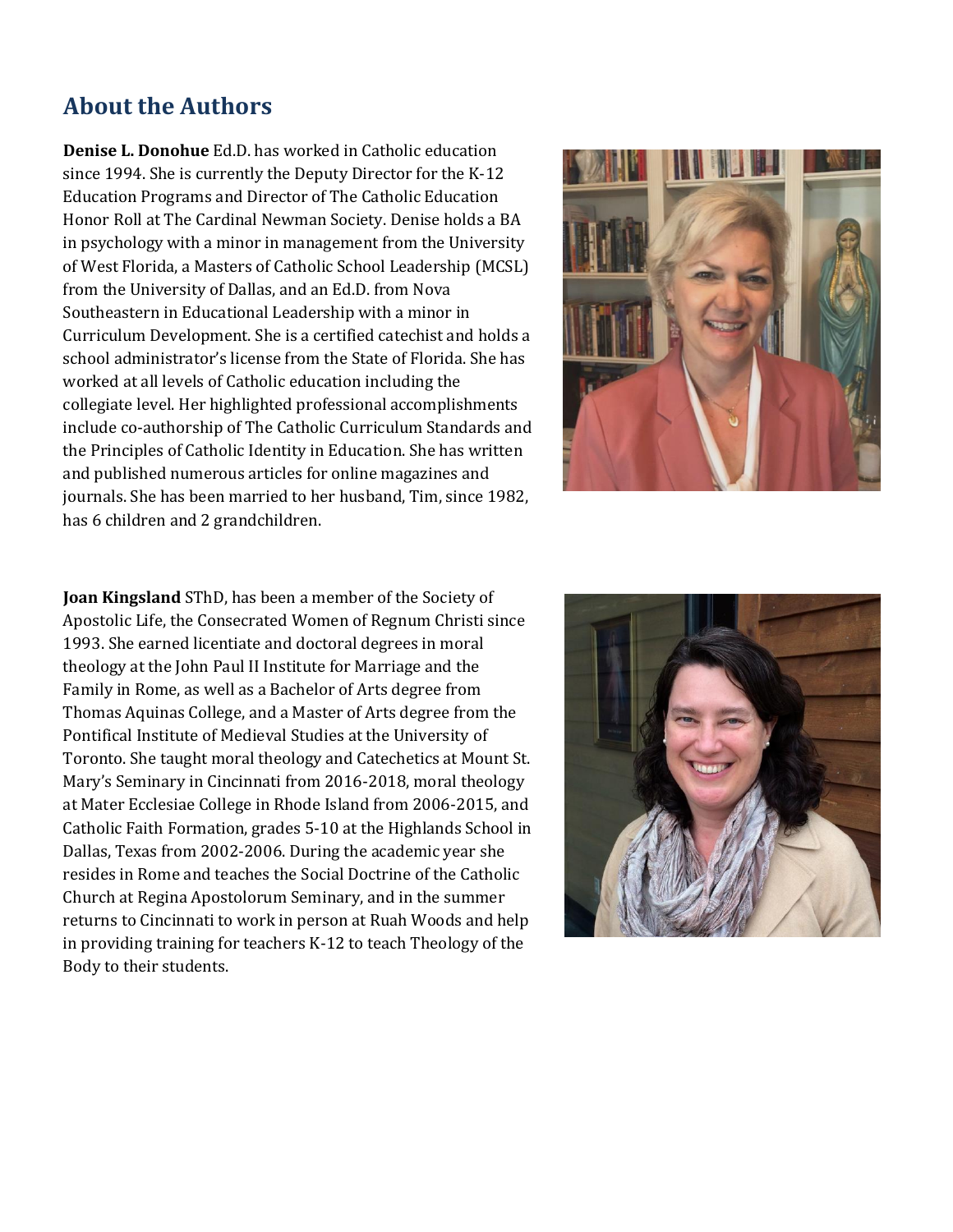## **Professional Reviewers**

We gratefully acknowledge the following Catholic educators, academics, and catechists whose reviews and comments contributed significantly to the development of these Standards:

**Jill Annable** Assistant Superintendent for Curriculum, Instruction and Technology Diocese of Grand Rapids, MI

**Timothy Carpenter, MA** Director of Religious Education Diocese of Lansing, MI

**David Crawford, JD, STD** Assoc. Dean, Pontifical John Paul II Institute for the Studies on Marriage and Family The Catholic University of America

**Mary Ann Draudt** Assistant Superintendent Curriculum & Technology Integration Diocese of Joliet, IL

**Steven Greene, MA** Director, Kino Catechetical Institute Archdiocese of Phoenix, AZ

**David C. Hajduk, PhD** High School Religion Teacher, TOB Author Diocese of Paterson, NJ

**Keith Houde, PhD** Professor of Psychology and Chair of the Department of Psychology Ave Maria University

**David McCutchen, MA** Director Religious Education Diocese of Toledo, OH

**Elena Orozco, EdD** Assistant Director RC Education

**Fr. John Riccardo, STL** Acts XXIX Ministry Archdiocese of Detroit, MI

**Jim Rigg, PhD** Superintendent of Schools Archdiocese of Chicago, IL

#### **David L. Schindler, PhD**

Professor of Metaphysics and Anthropology, Pontifical John Paul II Institute for the Studies on Marriage and Family The Catholic University of America

#### **Meghan Schofield, PhD Candidate**

Pontifical John Paul II Institute for the Studies on Marriage and Family *ROOTED: Theology of the Body*, Grade 6-8 Author

#### **Michael Waldstein, PhD**

Professor of Theology Franciscan University Steubenville

#### **Deacon Paul Ward, MA, MS** Superintendent of Schools and Director of Religious Education Diocese of Steubenville, OH

**George Weigel, MA** Senior Fellow, Ethics & Public Policy Center Washington DC

**Petroc Willey, STL, PhD** Professor of Catechesis Franciscan University Steubenville

**Fr. Thomas Wray, MDiv** Parish Priest, Archdiocese of Cincinnati Chaplain and Curriculum Consultant Ruah Woods Press

**Katrina J. Zeno, MTS** Theology of the Body Author, Speaker, and Teacher Trainer



And, of course, **Pope St. John Paul II,** for starting it all.